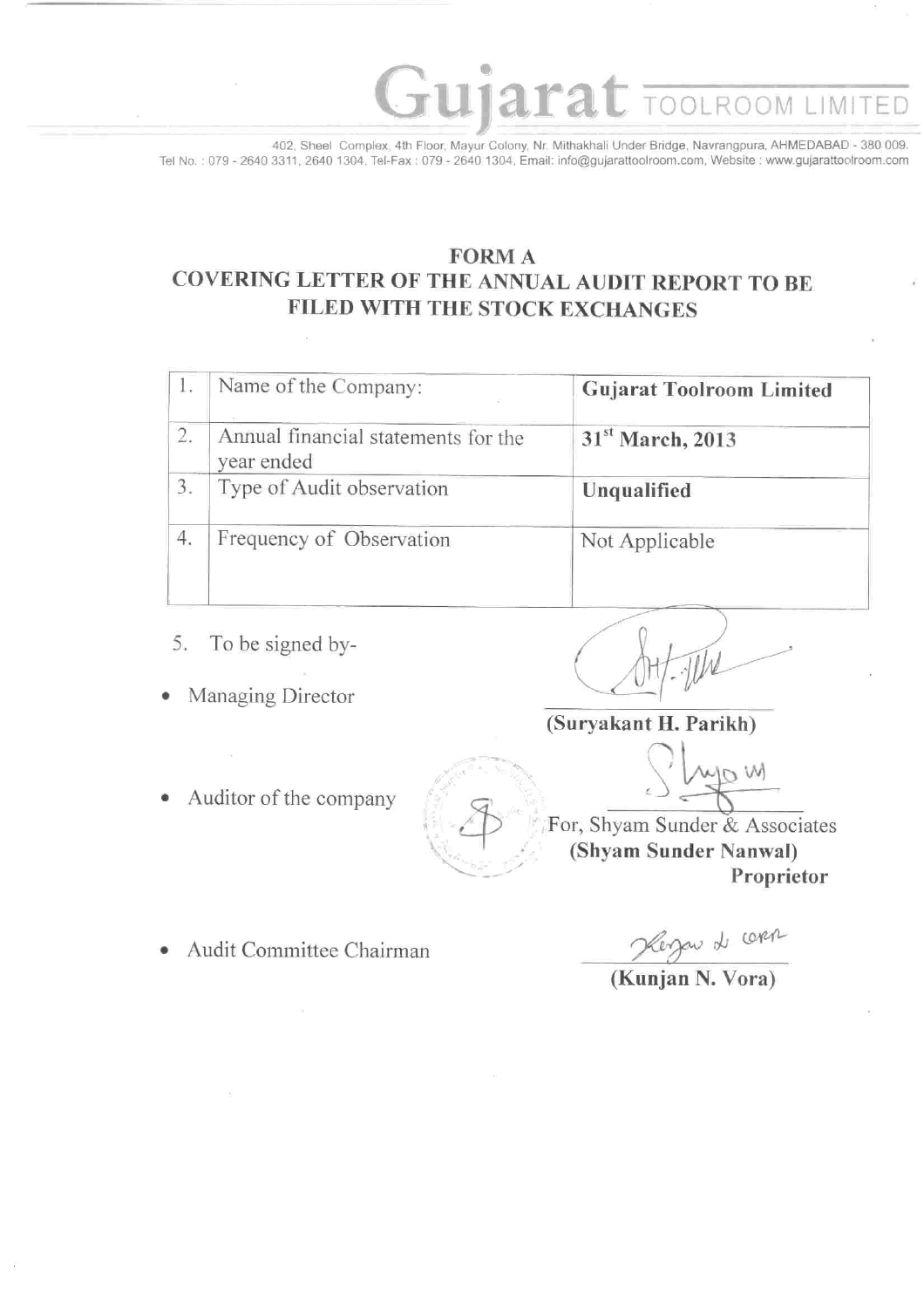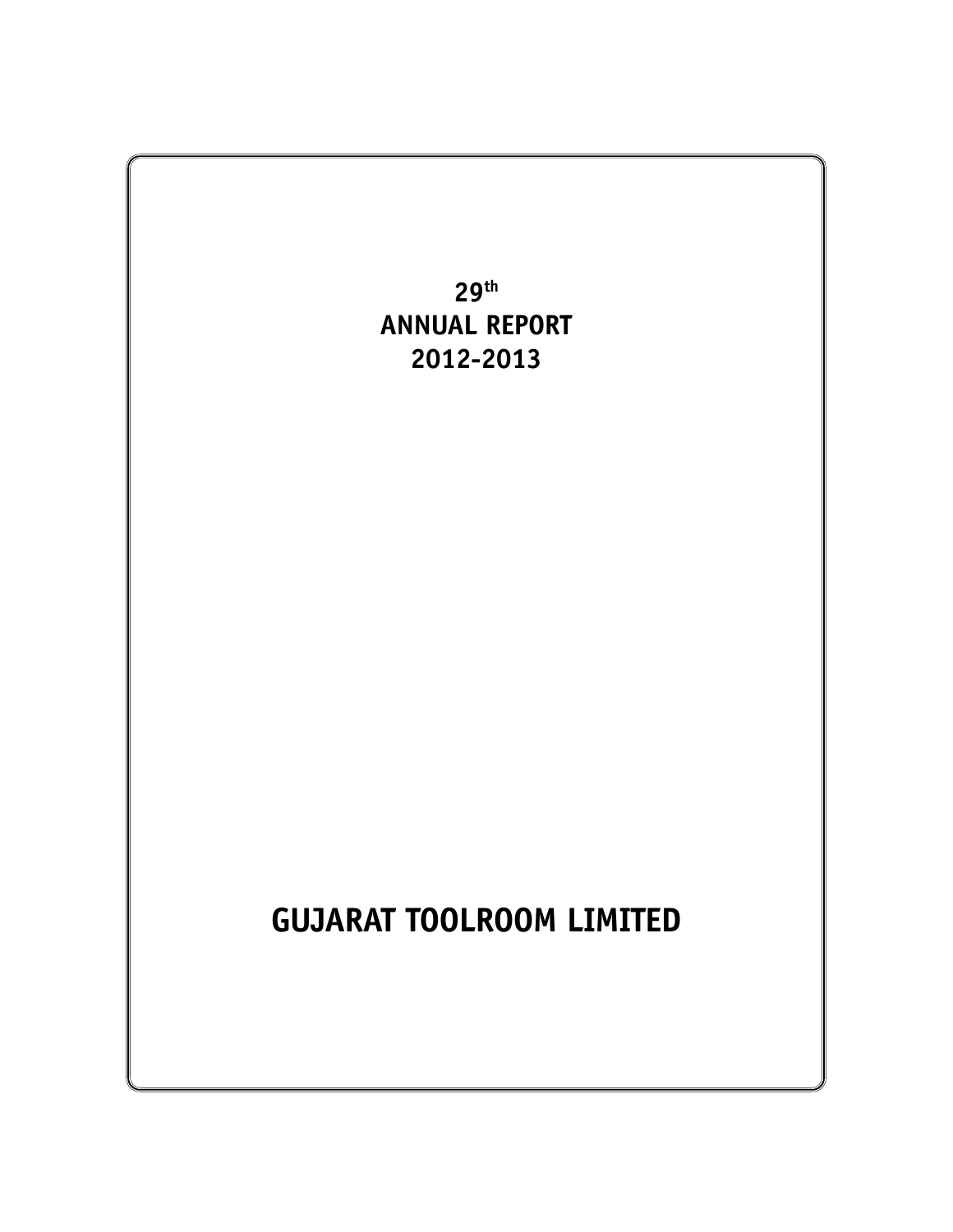#### **29th ANNUAL REPORT 2012-13**

#### **BOARD OF DIRECTORS**

| Shri Suryakant H. Parikh | Managing Director |
|--------------------------|-------------------|
| Shri Bhavin S. Parikh    | Director          |
| Shri Vishal M. Shah      | Director          |
| Shri Viral N. Shah       | Director          |
| Shri Tushar S. Shah      | Director          |
| Shri Kunjan N. Vora      | Director          |
|                          |                   |

### **AUDITORS**

M/s. Shyam Sunder & Associates Chartered Accountants Ahmedabad

#### **BANKERS**

Union Bank of India UCO Bank Ltd. HDFC Bank

#### **REGISTERED OFFICE**

402, Sheel Complex, Nr. Mithakhali Under Bridge, Navrangpura, Ahmedabad – 380 009. Website: www.gujarattoolroom.com E-mail Id : info@gujtoolroom.com gujtoolroom@gmail.com

# **REGISTRAR FOR TRANSFER**

Sharepro Services (India) Pvt. Ltd. 416-420, 4th Floor, Devnandan Mall, Opp. Sanyash Ashram, Ellisbridge, Ahmedabad-380006 Tel Nos.079 26582381/82/83/ 84 Fax No. 079 26582385 Email: sharepro.ahmedabad@shareproservices.com

| <b>CONTENTS</b>                         | <b>PAGE NO.</b> |
|-----------------------------------------|-----------------|
| Notice                                  | 02              |
| Directors' Report                       | 04              |
| Compliance Certificate                  | 06              |
| Management Discussion & Analysis Report | 09              |
| Corporate Governance Report             | 10              |
| Auditors' Report                        | 17              |
| <b>Balance Sheet</b>                    | 20              |
| Statement of Profit & Loss              | 21              |
| Cash Flow Statement                     | 22              |
| Notes to the Financial Statements       | 23              |
|                                         |                 |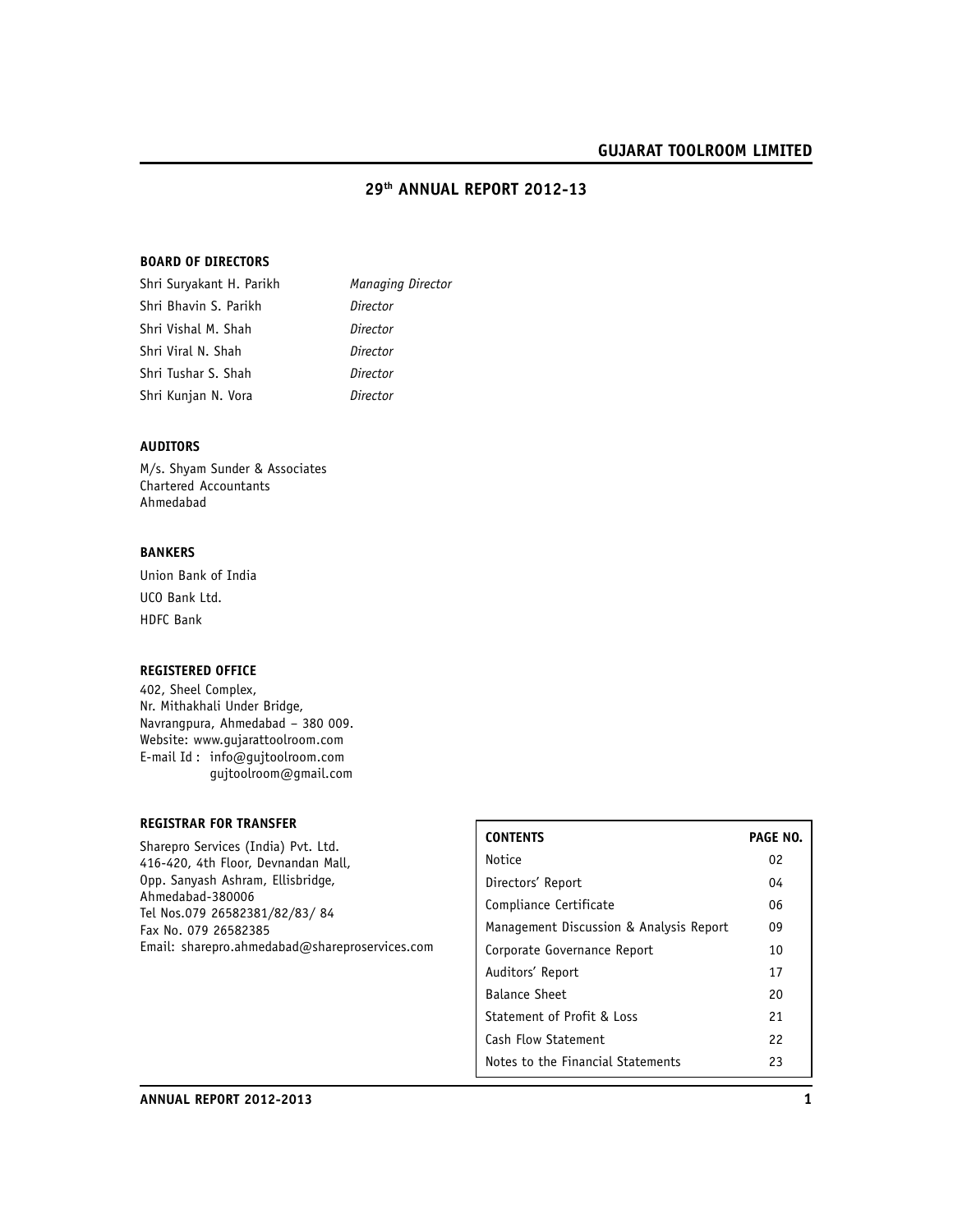# *NOTICE*

NOTICE is hereby given that the **29th** ANNUAL GENERAL MEETING of the Members of **GUJARAT TOOLROOM LIMITED** will be held on **Monday, 30th September, 2013** at **03.30 P.M**. at 402, Sheel Complex, Nr. Mithakhali Under Bridge,Navrangpura,Ahmedabad – 380 009 to transact the following businesses:

#### *ORDINARY BUSINESS:*

- 1. To receive, consider and adopt the Audited Balance Sheet as at  $31<sup>st</sup>$  March, 2013 Statement of Profits & Loss and Cash Flow Statement for the financial year ended on 31st March, 2013 and Report of the Board of Directors and Auditors thereon.
- 2. To appoint a Director in place of Shri Bhavin S. Parikh who retires by rotation and being eligible, offers himself for re-appointment.
- 3. To appoint a Director in place of Shri Kunjan N. Vora who retires by rotation and being eligible, offers himself for re-appointment.
- 4. To appoint Auditors and fix there remuneration.

402, Sheel Complex, For, **Gujarat Toolroom Limited** Nr. Mithakhali Under Bridge, Navrangpura, Ahmedabad – 380 009. **Suryakant H. Parikh Date: 14/08/2013** *Managing Director*

**Regtd. Office By order of Board of Directors** 

#### **NOTES**

- 1. A MEMBER ENTITLED TO ATTEND AND VOTE AT THE MEETING IS ENTITLED TO APPOINT A PROXY TO ATTEND AND VOTE ON A POLL INSTEAD OF HIMSELF AND PROXY NEED NOT BE A MEMBER. PROXIES IN ORDER TO BE EFFECTIVE, MUST BE RECEIVED BY THE COMPANY NOT LESS THAN 48 HOURS BEFORE THE TIME OF MEETING.
- 2. Pursuant to Section 154 of the Companies Act, 1956, Register of Members and Shares Transfer Books of the Company will remain closed from **Tuesday, 24th September, 2013 to Monday, 30th September, 2013** (both days inclusive).
- 3. Members intending to require information about accounts at the meeting are requested to write to the Company at least 10 days in advance of the Annual General Meeting.
- 4. Members are requested to:
	- a) Intimate, if shares are held in the same name or in the order and names, but in more than one account to enable the Company to club the said accounts into one account.
	- b) Notified immediately the change in their registered address, if any, to the Company.
- 5. The Equity Shares of the Company are available for dematerialization. Those shareholders who wish to hold shares in electronic form may approach their Depository Participant. The ISIN No. of the Equity Shares is **INE145J01016.**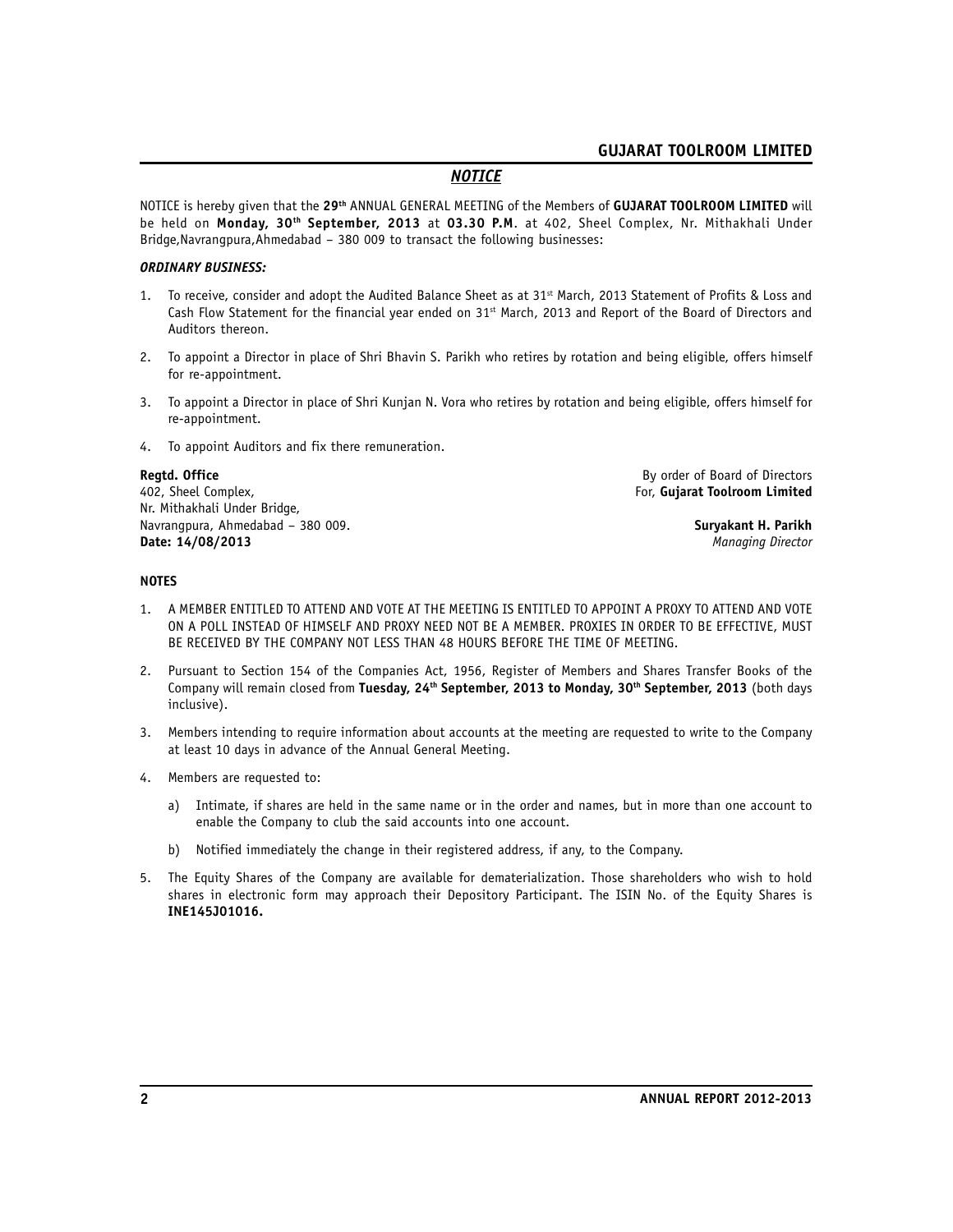# **NAME OF DIRECTORS Bhavin Suryakant Parikh Kunjan N. Vora Age /Date of Birth** 12/09/1978 20/11/1986 **Date of Appointment** 30/06/2011 12/08/2011 **Qualification and experience in**<br> **BBA** and having 10 years of Qualified Chartered Accountant<br> **specific functional area** experience in Finance and engaged in the business of experience in Finance and engaged in the business of Management **Electronics** and Communicat Electronics and Communication **Directorship held in other companies\*** Nil Nil **Membership / Chairmanships of Committee** None None **in other Public Companies**

# **Brief resume of the Directors seeking re-election/appointment at the 29th Annual General Meeting**

#### **\*Pvt. Companies excluded**

**Regtd. Office Regtd. Office By order of Board of Directors**<br>
402, Sheel Complex, **By order of Board of Directors** Nr. Mithakhali Under Bridge, Navrangpura, Ahmedabad – 380 009. **Suryakant H. Parikh Date: 14/08/2013** *Managing Director*

402, Sheel Complex, For, **Gujarat Toolroom Limited**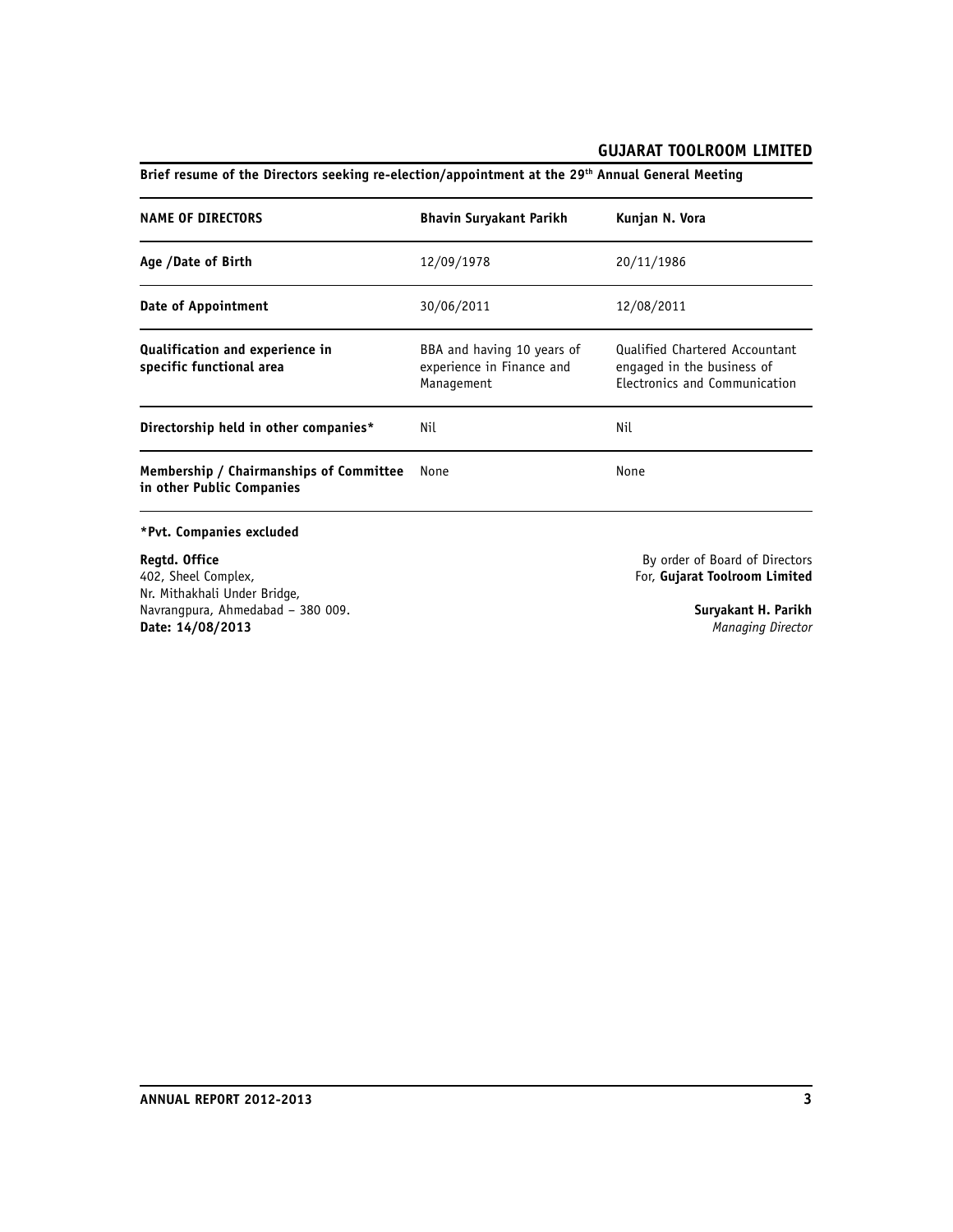# *DIRECTORS' REPORT*

Dear Shareholders,

The Directors present the *29th* ANNUAL REPORT together with the Audited Statement of Account for the Financial Year **2012-13** ended on **31st March, 2013**.

#### **1. FINANCIAL PERFORMANCE**:

|                                                  |          | (Rs. In Lacs) |
|--------------------------------------------------|----------|---------------|
|                                                  | 2012-13  | 2011-12       |
| <b>Sales</b>                                     | 1.50     | 7.43          |
| Other Income                                     |          |               |
| Total Income                                     | 1.50     | 7.43          |
| Less: Increase (Decrease) in Stock               | 2.62     | 7.08          |
| Less: Expenses                                   | 2.16     | 3.43          |
| Operating Profit/(Loss)                          | (4.84)   | (3.97)        |
| Less: Interest                                   |          |               |
| Depreciation                                     |          |               |
| Profit/(Loss) before Tax                         | (4.84)   | (3.97)        |
| Less: Taxation for the year (Fringe Benefit Tax) |          |               |
| Net Profit / (Loss) after Tax                    | (4.84)   | (3.97)        |
| Balance brought forward                          | (206.80) | (202.83)      |
| Adjustment of Earlier Year                       |          |               |
| Balance Carried to Balance-Sheet                 | (211.65) | (206.80)      |

#### **2. OPERATIONS OF THE COMPANY:**

During the year under review, the company has achieved a sale of Rs.1.50 lacs as against Rs.7.43 lacs during the previous year. Your company has incurred Net Loss of Rs.4.84 lacs as against Net Loss of Rs.3.97 lacs during previous year.

In view of the loss suffered by the Company, your Directors express their inability to recommend dividend for the year under review.

#### **3. DEPOSITS:**

During the year under report, the Company has not accepted any deposit to which the provisions of Section 58A of the Companies Act, 1956 are applicable.

#### **4. DIRECTOR:**

Mr. Bhavin Suryakant Parikh and Mr. Kunjan N. Vora**,** Director of the Company, retires by rotation and being eligible offers themselves for re-appointment.

The Board of your Company recommends their re-appointment as Director under the category of liable to retire by rotation.

During the year Mr. Devang J. Gadoya & Mr. Kalpesh J. Jariwala have resigned from the Directorship with effect from 14th August, 2012. The Board appreciated for the services rendered by them during their tenure as Director of the Company.

#### **5. DIRECTORS RESPONSIBILITY STATEMENT:**

Pursuant to the requirement of Section 217 (2AA) of the Companies Act, 1956, with respect to Directors Responsibility Statement, it is hereby confirmed:

- i. that in the preparation of the annual accounts, the applicable accounting standards have been followed along with proper explanation relating to material departures.
- ii. that the Directors have selected such accounting policies and applied them consistently and made judgments and estimates that are reasonable and prudent, so as to give a true and fair view of the state of affairs of the Company at **31st March, 2013** being end of the financial year **2012-13** and of the Profit of the Company for the year.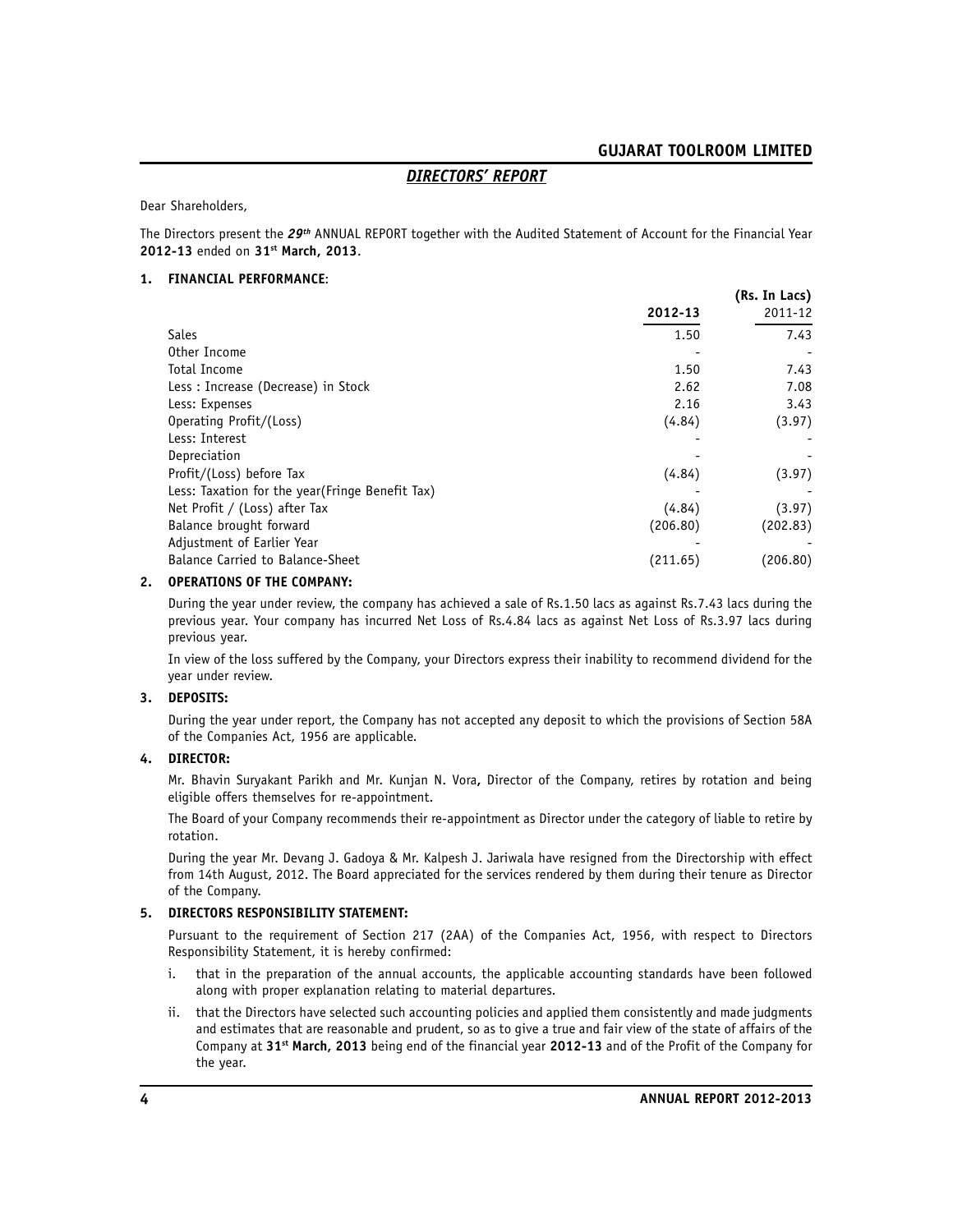- iii. that the Directors have taken proper and sufficient care for maintenance of adequate accounting records in accordance with the provisions of the Companies Act, 1956 for safeguarding the assets of the Company and for preventing and detecting fraud and other irregularities.
- iv. that the Directors have prepared the annual accounts on a going concern basis.
- **6. PARTICULARS AS REQUIRED UNDER COMPANIES (DISCLOSURE OF PARTICULARS IN THE REPORT OF THE BOARD OF DIRECTORS) RULES, 1988.**

#### **1) CONSERVATION OF ENERGY :**

- A. Energy Conservation measures taken: The Company gives top most priority to energy conservation.
- B. Additional investment and proposal if any being implemented for reduction in consumption of energy : NIL
- C. Energy consumption in terms of electricity, LDO and Gas NIL.
- D. Total energy consumption and energy consumption per unit of production: NIL.

#### **2) TECHNOLOGY ABSORPTION :**

- A. Adoption and innovation : N.A.
- B. Research and development (R & D ) : NIL

#### **3) FOREIGN EXCHANGE EARNINGS AND OUT GO :** NIL

#### **7. PARTICULARS OF EMPLOYEES:**

During the year under report, none of the employees was in receipt of remuneration exceeding the limit prescribed under Section 217 (2A) of the Companies Act, 1956, read with the Companies (Particular of Employees) Rules, 1975, as amended.

#### **8. AUDITORS:**

The present Auditors of the Company **M/s. Shyam Sunder & Associates**, Ahmedabad were appointed as Auditors and will retire at the ensuing Annual General Meeting. **M/s. Shyam Sunder & Associates**, Chartered Accountants, have submitted certificate for their eligibility for appointment under Section 224(1B) of the Companies Act, 1956. Board of Directors of your Company favour their re-appointment as Auditors of the Company and such reappointment if done, shall be upto the conclusion of next Annual General Meeting of the Company.

The notes and remarks of Auditors' are self-explanatory and therefore do not require any further clarification.

#### **9. COMPLIANCE CERTIFICATE :**

The Company has obtained Compliance Certificate under the provisions of section 383A of the Companies Act, 1956 from M/s Khandelwal Devesh & Associates, Company Secretaries and the same is attached with this Report as Annexure.

#### **10. LISTING :**

The Equity shares of the Company are listed on the Bombay Stock Exchange and the Ahmedabad Stock Exchanges. The Company has paid Annual Listing Fees of Bombay Stock Exchange up to the year **2013-14.** The Company is regular in complying with the Listing Agreement entered into with the Stock Exchange.

#### **11. CORPORATE GOVERNANCE :**

The Report on Corporate Governance required under Clause 49 of the Listing Agreement is annexed hereto.

#### **12. ACKNOWLEDGEMENT :**

Your Directors express their sincere gratitude for the assistance and co-operation extended by Promoters, Banks, Government Authorities, Employees and Shareholders.

#### **For and on behalf of the Board of Directors**

| Place: Ahmedabad   | Survakant H. Parikh |
|--------------------|---------------------|
| Date: $14/08/2013$ | Managing Director   |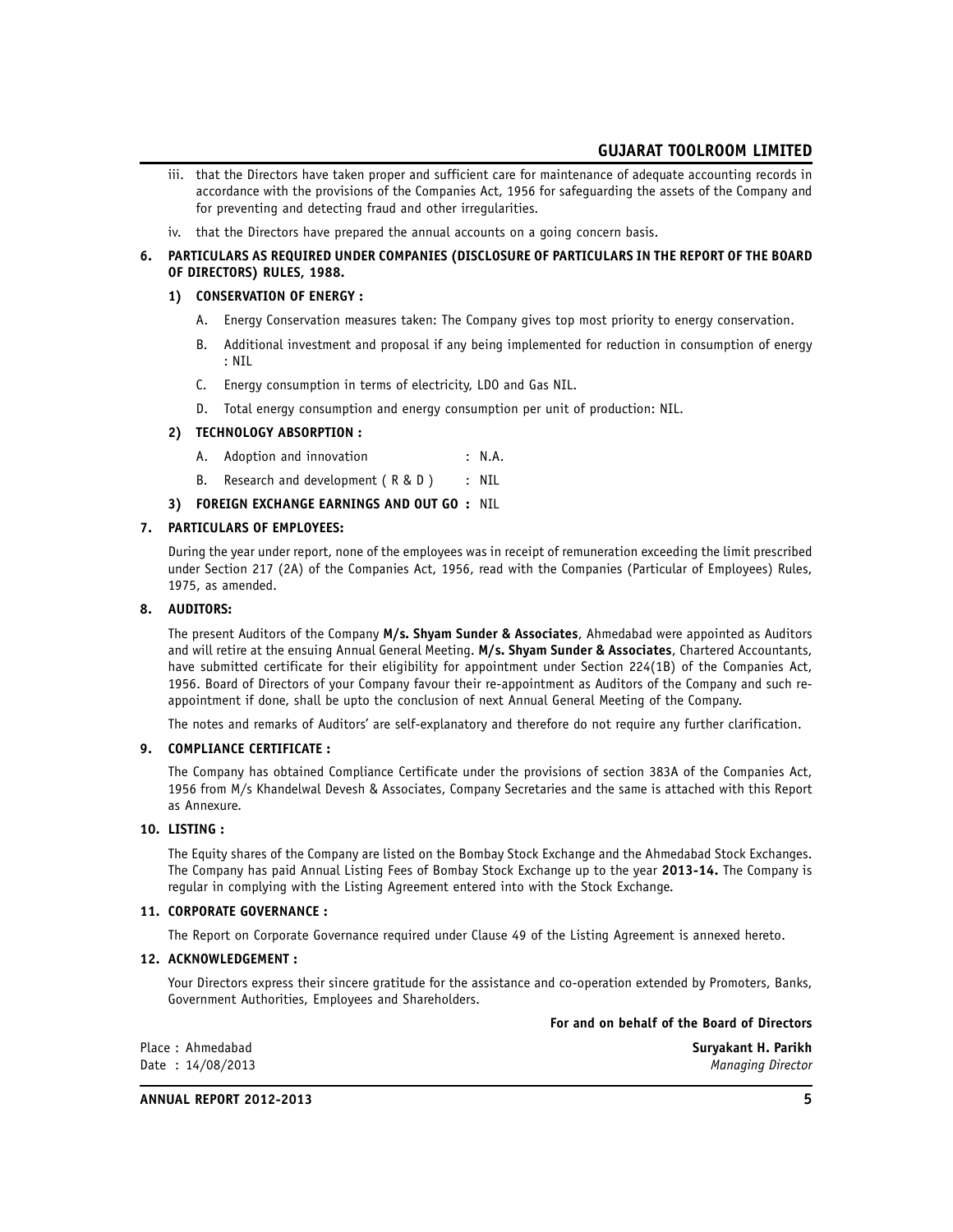**Co. Reg. No. : L45208GJ1983PLC006056 Authorised Capital: Rs. 6,00,00,000/-**

### *COMPLIANCE CERTIFICATE*

To, **The Members of the Company** GUJARAT TOOLROOM LTD. Ahmedabad.

We have examined the registers, records, books and papers of **GUJARAT TOOLROOM LTD.**, as required to be maintained under the Companies Act, 1956, and the rules made there under and also the provisions contained in the Memorandum and Articles of Association of the Company for the financial year ended on **31st March, 2013**. In our opinion and to the best of our information and according to the examinations carried out by us and explanations furnished to us by the Company, its officers and agents, we certify that in respect of the aforesaid financial year:

- 1. The Company has kept and maintained all registers as stated in Annexure "A" to this certificate, as per the provisions of the Act and the rules made there under and all entries have been duly recorded.
- 2. The company has duly filed forms and returns as stated in Annexure "B" to this certificate with the Registrar of Companies. However during the year, the Company has not filed any forms and returns to Regional Director, Central Government and Company Law Board.
- 3. The Company being Limited Company has the minimum prescribed paid-up capital.
- 4. The Board of Directors duly met **Five (5)** times on **14/05/2012, 14/08/2012, 02/11/2012, 08/02/2013** and **20/03/2013** in respect of said meetings proper notices were given and proceedings were properly recorded and signed in the Minute Book maintained for the purpose. No circulation resolutions were passed during the year under consideration.
- 5. To update the Register of Members for the purpose of AGM, the company has closed its Register of Members and Share Transfer Books from **17/09/2012** to **24/09/2012** (both days inclusive) during the financial year.
- 6. The Annual General Meeting for the financial year ended on **31/03/2012** was held on **24/09/2012** after giving due notice to the members of the Company and the resolutions passed thereat were duly recorded in the minute book maintained for the purpose.
- 7. No Extra Ordinary General Meeting of the company was held during the year. The Company has not conducted postal ballots during the year.
- 8. According to the information provided to us, during the year under review, the Company has advanced loan to firms or companies referred to under section 295 of the Act.
- 9. The Company has not entered into any transaction under the provisions of section 297 of the Act during the year under review.
- 10. According to the information and explanation given to us, the Company has entered into necessary entries in the register maintained under the provisions of section 301 of the Act.
- 11. No transaction was entered into by the Company during the year requiring approval under section 314 of the Act.
- 12. During the year the Company has issued Four (4) Duplicate Share certificate of 100 equity shares each.
- 13. The Company has;
	- (i) delivered all the share certificates lodged with it for transfer in accordance with the provisions of the Act;
	- (ii) not declared any dividend during the year;
	- (iii) not required to post warrants to any members of the Company as no dividend was declared during the year;
	- (iv) no such unclaimed / unpaid amount required to be transferred to Investors Education and Protection Fund;
	- (v) duly complied with the requirements section 217 of the Act.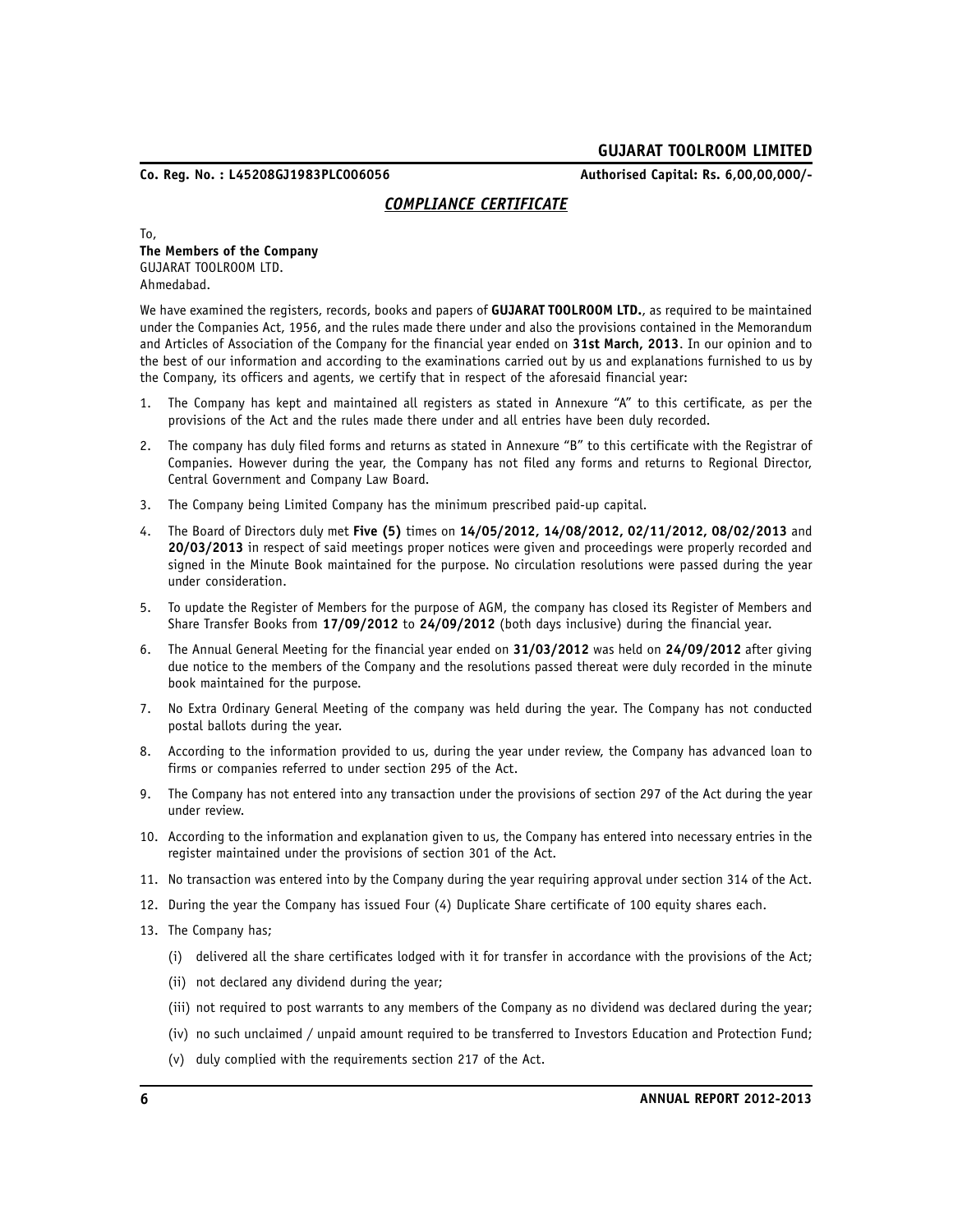- 14. The Board of Directors of the company is duly constituted. During the year, the Board has not appointed any Directors as additional directors, alternate directors and Directors to fill casual vacancies, further **two** directors were ceased to be director of the Company during the year.
- 15. The Company has not appointed Managing Director during the financial year under review.
- 16. No sole selling agent was appointed during the year.
- 17. The Company was not required to obtain necessary approvals of the Central Government, Company Law Board, Regional Director, Registrar or such other authority as may be prescribed under the various provisions of the Act except for the loans and advances given to a Body Corporate under the same management.
- 18. The directors have disclosed their interest in other firms/companies to the Board of Directors pursuant to the provisions of the Act and the rules made there under.
- 19. The Company has not issued any equity shares, debentures and other securities during the financial year.
- 20. The Company has not bought back any shares during the year.
- 21. The Company has not issued any preference shares/debentures and therefore redemption of the same does not arise.
- 22. The Company has not kept any rights to dividends or right/bonus shares in abeyance during the year.
- 23. The Company has not invited/accepted any deposits including any unsecured loans falling within the purview of section 58A during the financial year.
- 24. The borrowings of the Company is within the limits as prescribed under section 293(1)(d) of the Act.
- 25. The Company has made loan or advances or made investments to other bodies corporate and has not given guarantee or provided securities to other bodies corporate during the year under review.
- 26. The company has not altered the provisions of the Memorandum of Association with respect to situation of the company's registered office from one state to another during the year under scrutiny.
- 27. The company has not altered the provisions of the Memorandum of Association with respect to the objects of the company during the year under scrutiny.
- 28. The company has not altered the provisions of Memorandum of Association with respect to the name of the company during the year under scrutiny.
- 29. The company has not altered provisions of Memorandum of Association with respect to the Share Capital of the company during the year under scrutiny.
- 30. The company has adopted new set of Articles of the Association during the year under scrutiny and has complied with the applicable provisions of the Act.
- 31. As per the information provided by the management of the company, no prosecutions were initiated against the company and no show-cause notices were received by the company for alleged offences under the Act and no fines, penalties and punishments were imposed on the company in any cases as per information and explanations received from the management.
- 32. The company has not received any money as security from its employees during the year under certification.
- 33. The Company has not deducted any contribution towards provident fund during the year since the provisions of section 418 of the Act are not applicable to the Company as informed by the management.

For, **Khandelwal Devesh & Associates Company Secretaries**

> **Devesh Khandelwal Proprietor**<br>M.No.: FCS 6897

Place : Ahmedabad M.No. : FCS 6897 Date : 14/08/2013

**ANNUAL REPORT 2012-2013 7**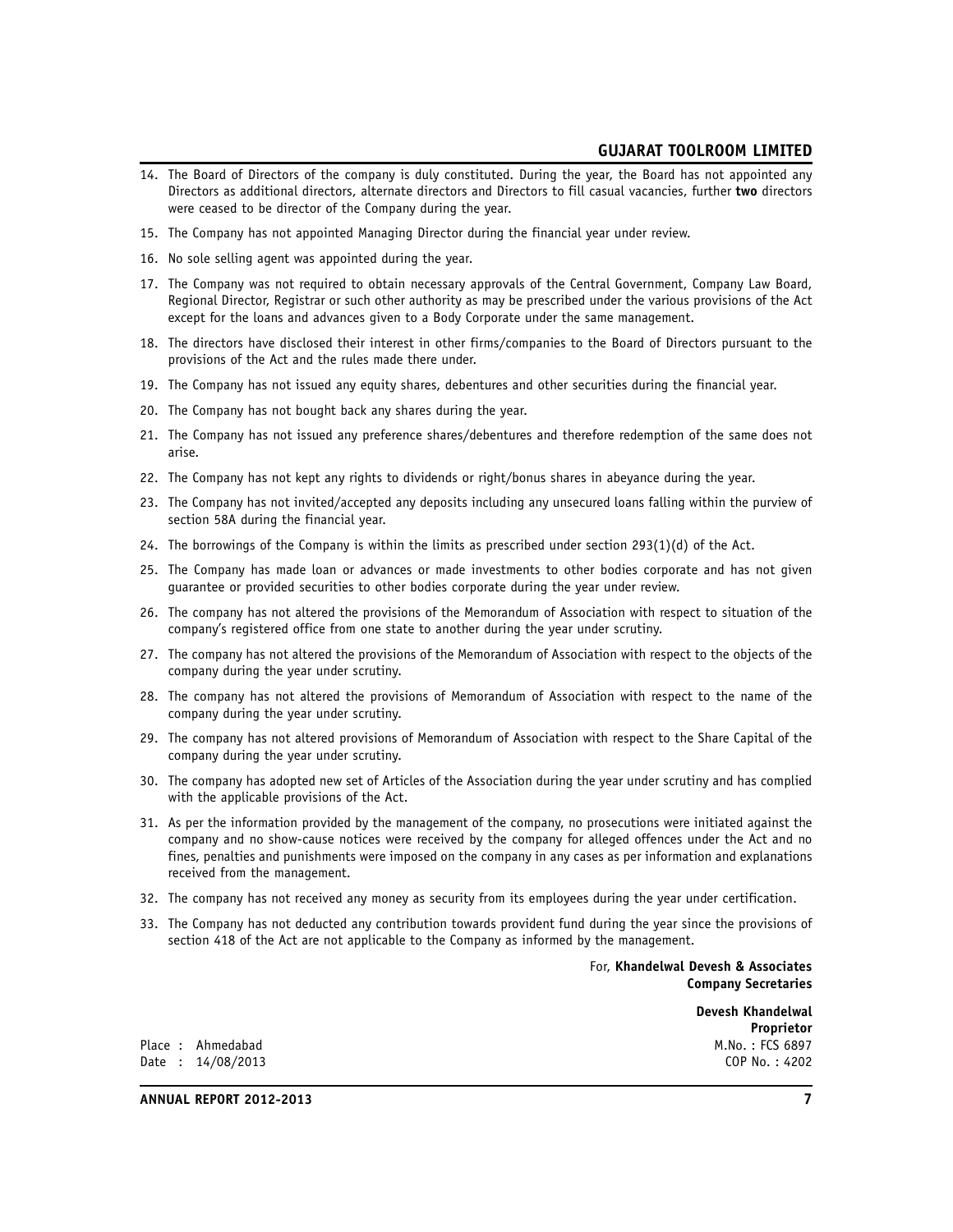|         |                | Registers as maintained by the Company:  |  |
|---------|----------------|------------------------------------------|--|
| Sr. No. | <b>Section</b> | Name of the Register                     |  |
| 1.      | 150            | Register of Members                      |  |
| 2.      | 193(1)         | Minutes of meeting of Board of Directors |  |
| 3.      | 193(1)         | Minutes of General Meetings              |  |
| 4.      | 301            | Register of Contracts                    |  |
| 5.      | 303            | Register of Directors                    |  |
| 6.      | 307            | Register of Director's Shareholding      |  |
| 7.      | 301(3)         | Register of Director's Disclosures       |  |
| 8.      | 111A           | Share Transfer Register                  |  |
| 9.      |                | <b>Fixed Assets Register</b>             |  |
|         |                |                                          |  |

**Annexure A**

#### **Annexure B**

Forms and returns as filed by the company with the Registrar of Companies, Regional Director during the year ended on **31/03/2013**.

| Sr.<br>No.   | <b>Description of Document</b> | <b>Filed under</b><br><b>Section</b> | Date of Filing<br>and SRN No. | Whether filed under<br>prescribed time<br>(Yes/No) | If delay in filing<br>whether requisite<br>additional fee paid |
|--------------|--------------------------------|--------------------------------------|-------------------------------|----------------------------------------------------|----------------------------------------------------------------|
| $\mathbf{1}$ | Form 32                        | 303(2)                               | 21/08/2012<br>B55828636       | Yes                                                | No                                                             |
| 2            | Form 66                        | 383A                                 | 05/10/2012<br>P89393532       | Yes                                                | No                                                             |
| 3            | Form 23                        | 192                                  | 23/10/2012<br>B60339272       | Yes                                                | No                                                             |
| 4            | Form 20B                       | 159                                  | 05/12/2012<br>003920030       | No                                                 | Yes                                                            |
| 5            | Form 23B                       | 224(1A)                              | 14/12/2012<br>S17403452       | Yes                                                | No                                                             |
| 6            | Form 23AC ACA XBRL             | 220                                  | 15/01/2013<br>005898242       | Yes                                                | No                                                             |

For, **Khandelwal Devesh & Associates Company Secretaries**

> **Devesh Khandelwal Proprietor**<br>M.No.: FCS 6897

Place : Ahmedabad M.No. : FCS 6897<br>Date : 14/08/2013 COP No. : 4202 Date : 14/08/2013

**8 ANNUAL REPORT 2012-2013**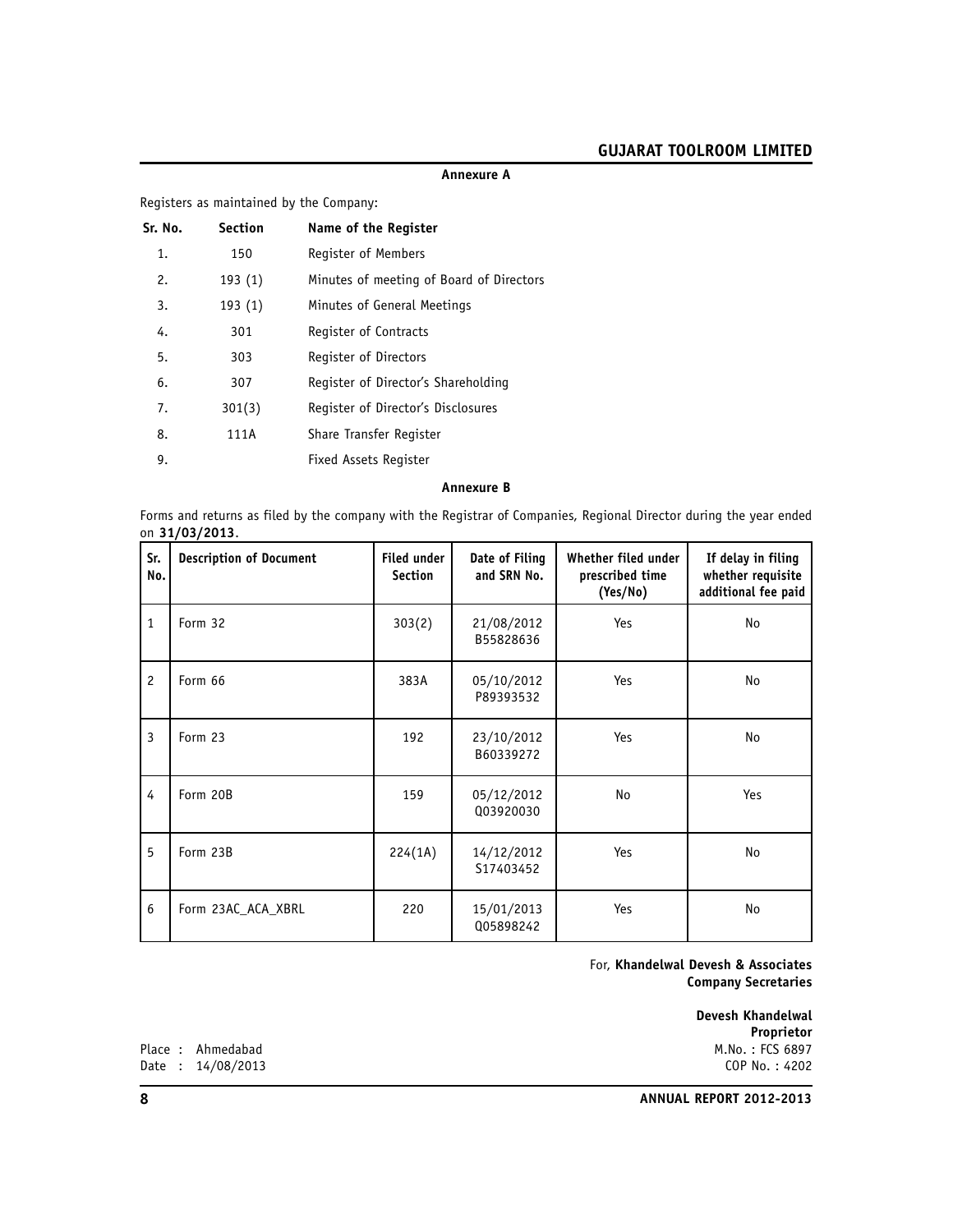# *MANAGEMENT DISCUSSION AND ANALYSIS*

#### **a. Industry Structure and Developments:**

The Company has diversified its business activity and decided to enter into real estate sector. The sector as a whole has been performing very well over the past decade, especially given the property prices rally experienced in most developed economies. India is currently the second fastest-growing economy in the World. The Indian construction industry has been playing a vital role in overall economic development of the country. Real Estate sector is not only the biggest contributor to Gross Domestic Product ('GDP') of the country but is also the fourth largest sector in terms of Foreign Direct Investment ('FDI') inflows in the country.

#### **b. Opportunities and Threats:**

Real estate development is on high and it is attracting the focus of the industry towards construction. Private sector housing boom and commercial building demands Construction of the multi building projects on the feasible locations in the country. Low cost well- educated and skilled labour force is now widely available across the country. Sufficient availability of raw material and natural resources in the country is supportive for the industry.

Long term market instability and uncertainty may damage the opportunities and prevent the expansion of training and development facilities. The current economic situation may have an adverse impact on construction industry. Infrastructure safety is a challenging task in construction industry. Natural abnormal casualties such as earth quake and floods are uncertain and can prevent the construction boom.

#### **c. Segment wise Performance:**

During the year the Company has achieved the sale of Rs.1.50 lacs and the same came from selling its opening stock and belongs to a single segment and therefore no segment wise performance given.

#### **d. Recent Trend and Future Outlook:**

The market seems to be looking up for those who are operating at larger level and do not seems bright for smaller players.

The real estate market in which the Company has now decided to diversify seems to be looking better as mentioned herein above.

#### **e. Internal Control Systems and their Adequacy:**

The Company has adequate systems of internal Controls commensurate with its size and operations to ensure orderly and efficient conduct of business.

#### **f. Financial Performance with respect to operational performance:**

The Financial performance of the Company for the year **2012-13** is described in the Directors' Report under the head operations.

#### **g. Cautionary Statement:**

Statement in this Management Discussion and Analysis Report, Describing the Company's objectives, estimates and expectations may constitute Forward Looking Statements within the meaning of applicable laws or regulations. Actual results might differ materially from those either expressed or implied.

#### **For and on behalf of the Board**

|  | Place: Ahmedabad   | Survakant H. Parikh |
|--|--------------------|---------------------|
|  | Date: $14/08/2013$ | Managing Director   |

**ANNUAL REPORT 2012-2013 9**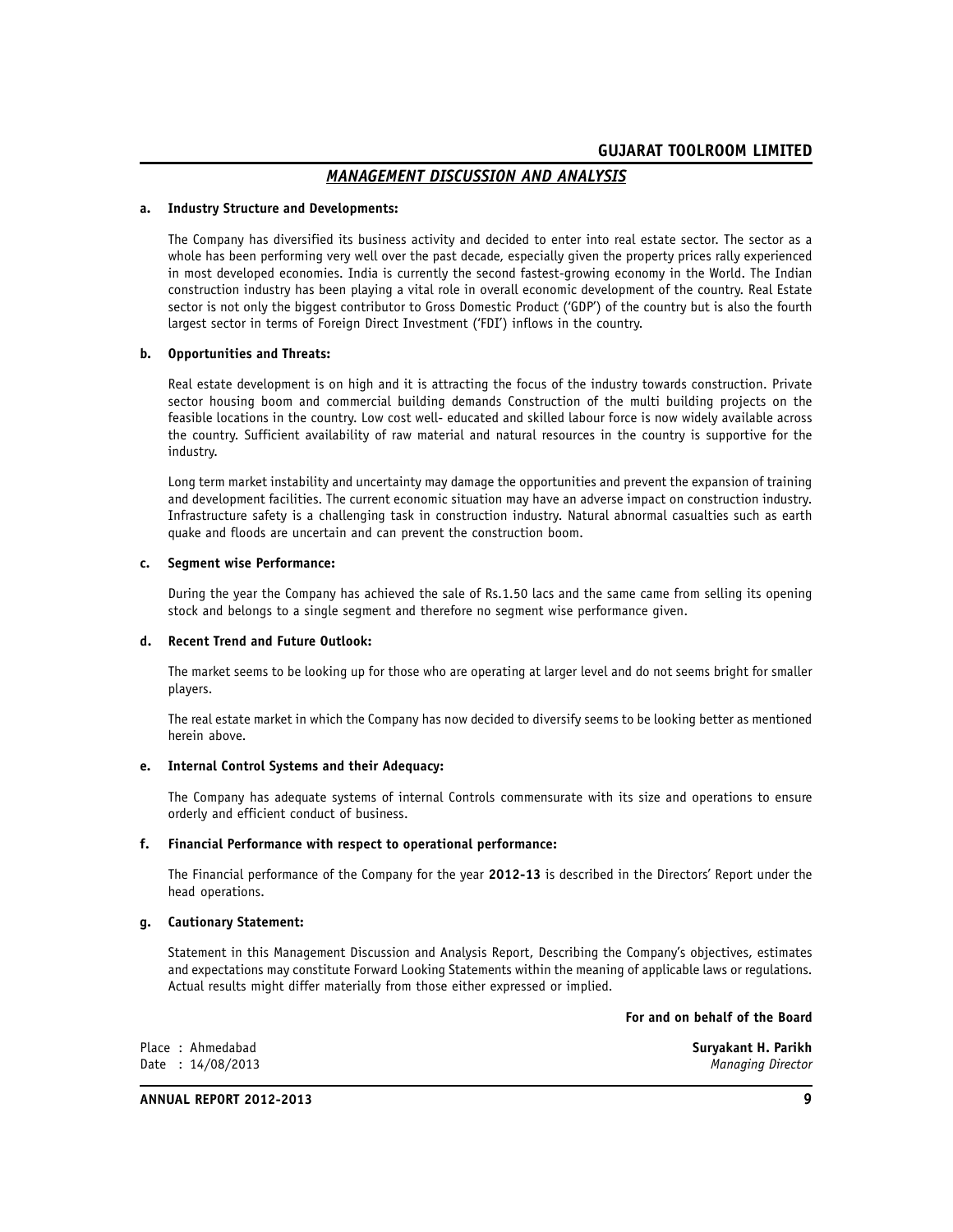# *REPORT ON CORPORATE GOVERNANCE*

# **1) COMPANY'S PHILOSOPHY ON CODE OF GOVERNANCE**

Your company has always believed in the concept of good Corporate Governance Involving a high level of transparency, accountability and responsibility in all areas of its operations to ensure investors protection. Your Company has made necessary Changes in the system and procedures required for effective control, for the steady Growth of the Company and to increase the value for all stakeholders Mandatory Provisions of corporate Governance as stipulated under listing agreements of Stock Exchanges are being complied with.

#### **2) BOARD OF DIRECTORS**

a) Composition and category of Directors

| <b>Name Of Directors</b>                        | <b>Designation</b>   | Category                                     | No.<br>0f<br><b>Other</b><br>Directorship<br>held* | No. Of<br><b>Board</b><br>Committee<br>member-<br>ships<br>Held | No. Of<br><b>Board</b><br>Committee<br>chairman-<br>ships<br>Held | No Of<br><b>Board</b><br><b>Meetings</b><br>attended<br>Out Of<br><b>Five</b> | lAttendance<br>At<br>the Last<br>annual<br>General<br>Meeting |
|-------------------------------------------------|----------------------|----------------------------------------------|----------------------------------------------------|-----------------------------------------------------------------|-------------------------------------------------------------------|-------------------------------------------------------------------------------|---------------------------------------------------------------|
| Mr. Suryakant H. Parikh                         | Managing<br>Director | Promoter-<br>Executive<br>Director           | Nil                                                | Nil                                                             | Nil                                                               | 5                                                                             | Yes                                                           |
| Mr. Bhavin S. Parikh                            | Director             | Non-Executive<br>Non-Independent<br>Director | Nil                                                | Nil                                                             | Nil                                                               | 5                                                                             | Yes                                                           |
| Mr. Vishal M. Shah                              | Director             | Non-Executive<br>Non-Independent<br>Director | Nil                                                | Nil                                                             | Nil                                                               | 5                                                                             | Yes                                                           |
| Mr. Viral N. Shah                               | Director             | Independent<br>Non-executive<br>Director     | Nil                                                | Nil                                                             | Nil                                                               | 5                                                                             | Yes                                                           |
| Mr. Tushar S. Shah                              | Director             | Independent<br>Non-executive<br>Director     | $\overline{4}$                                     | $\mathbf{1}$                                                    | 3                                                                 | $\overline{4}$                                                                | Yes                                                           |
| Mr. Kunjan N. Vora                              | Director             | Independent<br>Non-executive<br>Director     | Nil                                                | Nil                                                             | Nil                                                               | 4                                                                             | Yes                                                           |
| Mr. Devang J. Gadoya<br>(up to 14/08/2012)**    | Director             | Independent<br>Non Executive<br>Director     | $\mathbf{3}$                                       | Nil                                                             | Nil                                                               | $\mathbf{1}$                                                                  | N.A                                                           |
| Mr. Kalpesh J. Jariwala<br>(up to 14/08/2012)** | Director             | Independent<br>Non-Executive<br>Director     | $\mathbf{1}$                                       | Nil                                                             | Nil                                                               | $\mathbf{1}$                                                                  | N.A                                                           |

**\* Pvt. Companies excluded**

**\*\* Mr. Devang J. Gadoya & Mr Kalpesh J Jariwala ceased to be a Director on the Board w.e.f. August 14, 2012.**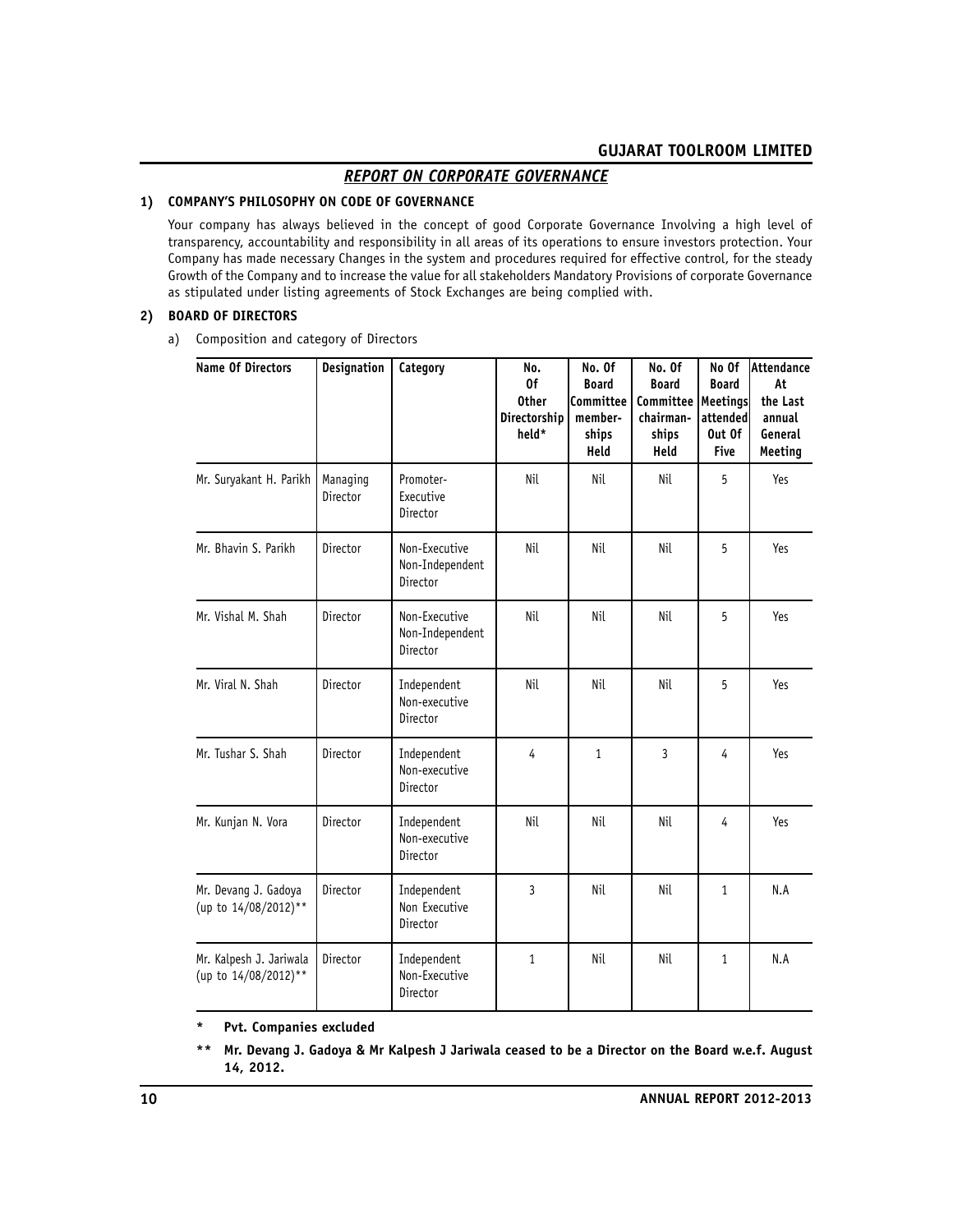| b) Brief resume of Directors seeking re-election/appointment: |  |  |  |  |  |  |  |
|---------------------------------------------------------------|--|--|--|--|--|--|--|
|---------------------------------------------------------------|--|--|--|--|--|--|--|

| <b>NAME OF DIRECTORS</b>                                                       | <b>Bhavin Suryakant Parikh</b>                                        | Kunjan N. Vora                                                                                |
|--------------------------------------------------------------------------------|-----------------------------------------------------------------------|-----------------------------------------------------------------------------------------------|
| Age /Date of Birth                                                             | 12/09/1978                                                            | 20/11/1986                                                                                    |
| Date of Appointment                                                            | 30/06/2011                                                            | 12/08/2011                                                                                    |
| Qualification and experience in<br>specific functional area                    | BBA and having 10 years of<br>experience in Finance and<br>Management | Qualified Chartered Accountant<br>engaged in the business of<br>Electronics and Communication |
| Directorship held in other<br>companies*                                       | Nil                                                                   | Nil                                                                                           |
| Membership / Chairmanships<br>of Committee in other Public<br><b>Companies</b> | None                                                                  | None                                                                                          |

**\* Pvt. Companies excluded**

#### **c) BOARD PROCEDURE**

The Board of Directors meets at least once in a quarter to review the performance and Financial Results. A detailed agenda file is sent to all Directors well in time of the Board Meetings. The Chairman/Director briefs the Directors at every Board Meeting about the overall performance of the Company. All major decisions/ Approvals are taken at the Meeting of the Board of Directors such as policy formation, Business plans, budgets, Investment opportunities, Statutory Compliance etc. The meeting of the Board of Directors during the financial year **2012-13** was held on **14/05/2012, 14/08/2012, 02/11/2012, 08/02/2013** and **20/ 03/2013**

#### **3) AUDIT COMMITTEE**

**The said committee comprises of three non executive among them two are independent directors. Composition of Audit Committee comprises of;**

| NAME OF THE DIRECTORS | CATEGORY OF DIRECTORSHIP      | <b>REMARKS</b> |
|-----------------------|-------------------------------|----------------|
| Mr. Kunjan N. Vora    | Independent Non Executive     | Chairman       |
| Mr. Bhavin S. Parikh  | Non-Independent Non Executive | Member         |
| Mr. Viral N. Shah     | Independent Non Executive     | Member         |

The terms of reference are as under:

- To investigate into any matter in relation to the items specified under Clause 49 of the listing Agreement.
- Reviewing of the Company's financial reporting process and the disclosure of its financial information to ensure that the financial statement is correct, sufficient and credible.
- Recommending the appointment of external Auditor and fixation of their Audit fee.
- Reviewing with management the Annual financial statements and half yearly and Quarterly financial results before submission to the Board.
- Reviewing periodically the adequacy of the internal control system.
- Discussions with Internal Auditor on any significant findings and follow up there on.

During the Year, **four** meetings of the Committee were held on **14/05/2012, 14/08/2012, 02/11/2012 and 08/02/2013** which were attended by majority of the members of the committee.

#### **4) SHAREHOLDERS'/INVESTORS' GRIEVANCE/TRANSFER COMMITTEE**

The Shareholders' / Investors' Grievance Committee ensures the effective redressal of the Complaints of the investors. The Committee also recommends steps to be taken for further Implementation in the quality and services to the investors. Committee of Investors Grievance is as follows:-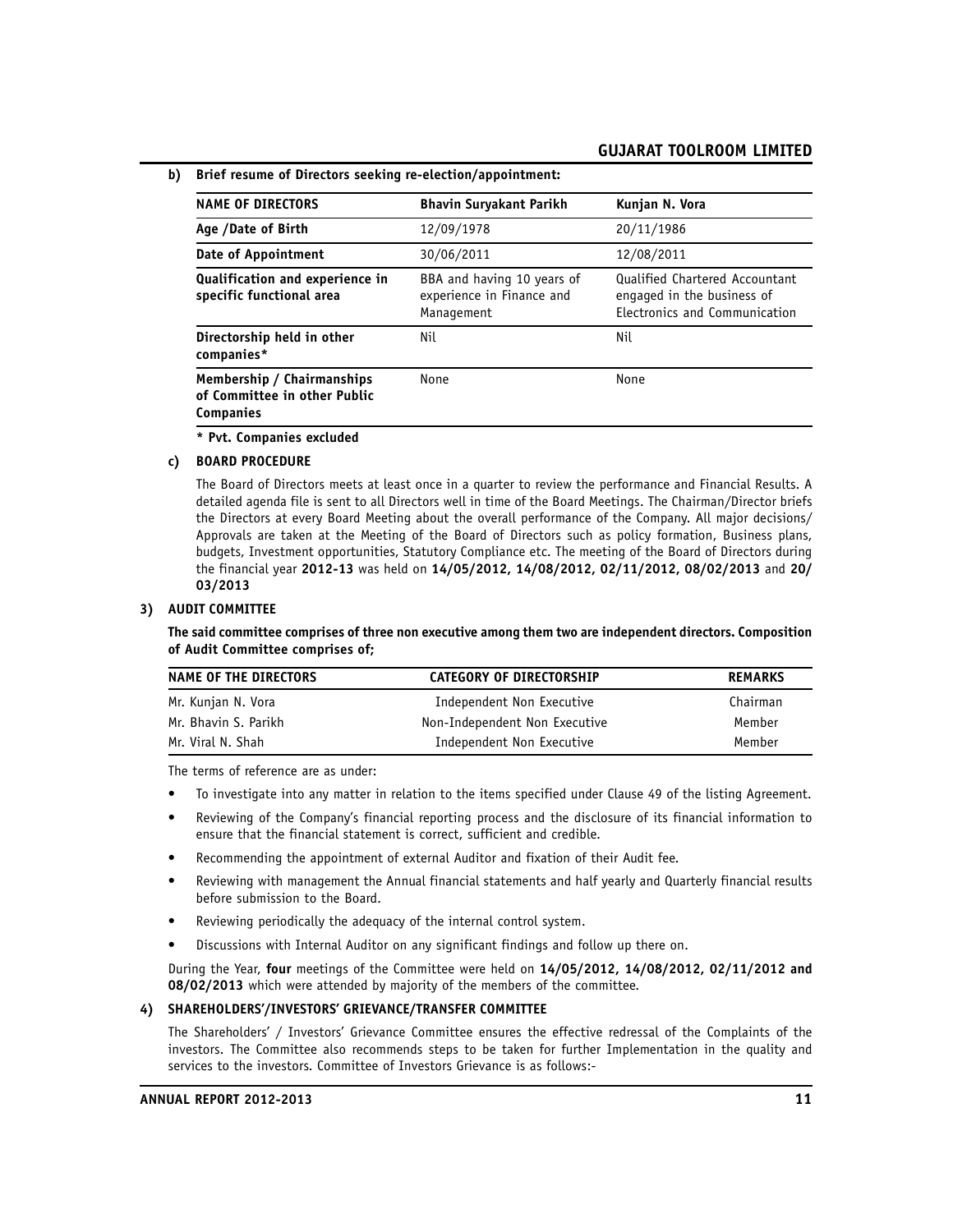The Committee comprising of following members:

| NAME OF THE DIRECTORS   | CATEGORY OF DIRECTORSHIP | <b>REMARKS</b> |
|-------------------------|--------------------------|----------------|
| Mr. Suryakant H. Parikh | PromoterExecutive        | Chairman       |
| Mr. Viral N. Shah       | IndependentNon Executive | Member         |
| Mr. Kunjan N. Vora      | IndependentNon-Executive | Member         |

The pending complaints of the Shareholders/Investors registered with SEBI at the end of the current financial year ended on **31st March, 2013** are **Two (02)**. There was no valid request for transfer of share pending as on **31st March, 2013**.

The company has taken action toward the pending complains.

#### **Mr. Viren G. Gurjar is the Compliance Officer for the above purpose.**

#### **5) REMUNERATION COMMITTEE**

| NAME OF THE DIRECTORS | <b>CATEGORY OF DIRECTORSHIP</b> | <b>REMARKS</b> |  |
|-----------------------|---------------------------------|----------------|--|
| Mr. Bhavin S. Parikh  | Non-IndependentNon Executive    | Chairman       |  |
| Mr. Kunjan N. Vora    | IndependentNon Executive        | Member         |  |

No remuneration to any directors was being paid during the year. No sitting fee has been given to any of the director during the year under report.

#### **6) GENERAL BODY MEETING**

The location and time of the last three Annual General Meetings are as under.

| AGM              | DATE       | TIME | <b>VENUE</b>                                                                                                         | <b>NO. OF SPECIAL</b><br><b>RESOLUTIONS</b><br><b>APPROVED</b> |
|------------------|------------|------|----------------------------------------------------------------------------------------------------------------------|----------------------------------------------------------------|
| 28 <sup>th</sup> |            |      | 24/09/2012 11.00 A.M Ground Floor, Aditi Flats, Ellisbridge, Ahmedabad-380 006                                       | 1                                                              |
| 27 <sup>th</sup> |            |      | 27/09/2011 11.00 A.M Ground Floor, Aditi Flats, Ellisbridge, Ahmedabad-380 006                                       | 3                                                              |
| 26 <sup>th</sup> | 27/09/2010 |      | 12.00 P.M. Ground Floor, Dhaval Avenue, B/h Associated Petrol Pump,<br>Panchvati, Off C.G. Road, Ahmedabad - 380 009 | $\overline{\phantom{0}}$                                       |

There was one special resolution passed by the Company at the previous AGM relating to Adoption of new set of Articles of the company. Pursuant to the provisions of section 192A of the Companies Act, 1956, there was no matter during the year 2012-2013, required to be dealt by the company to be passed through postal ballot.

#### **7) DISCLOSURES**

- a) There was no transaction of material nature with Management or with the Directors of the Company during the year except loan to one related party of the Managing Director.
- b) There was no instance of Non-compliance of any matter related to the capital markets during the last three years.
- c) All the statutory registers that are required to be maintained, particularly Register of Contracts in which Directors have interests, Register of Director's Shareholdings, Register of Investments etc. are maintained and continuously updated.

# **8) MEANS OF COMMUNICATION**

(a) In compliance with the requirements of the Listing Agreement, the Company now regularly intimates Unaudited/ Audited Financial Results to the Stock Exchange/s immediately after they are taken on record by the Board of Directors. These Financial Results are normally published in Free Press Gujarat (English) and Lokmitra Ahmedabad (Gujarati).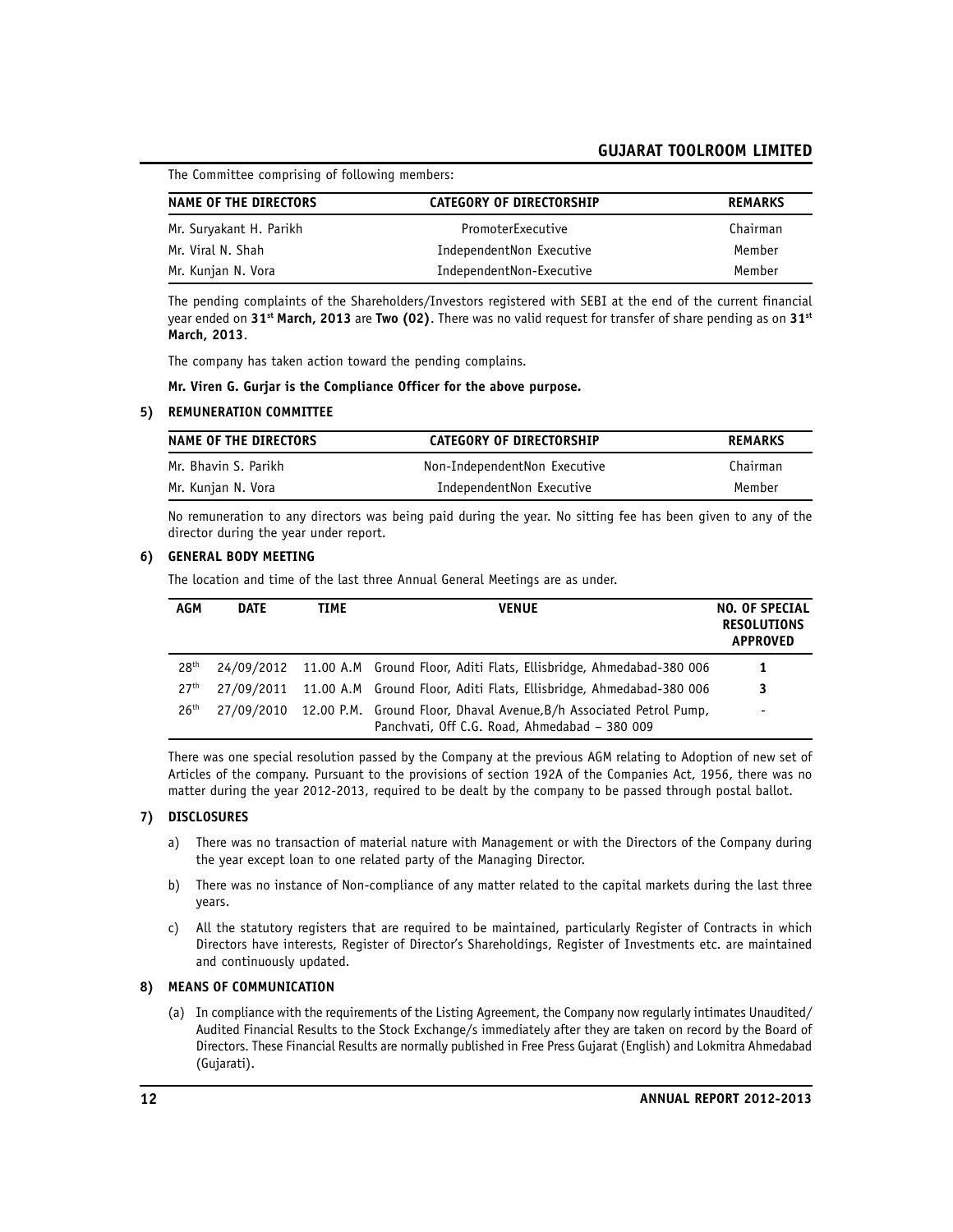- (b) During the year ended on 31st March, 2013, no presentation was made to institutional investors or analyst or any other enterprise.
- (c) Management Discussion and Analysis form part of the Annual Report.

| 9) | FINANCIAL CALENDAR FOR FINANCIAL YEAR 2013-14                          |                                                                                      |
|----|------------------------------------------------------------------------|--------------------------------------------------------------------------------------|
|    | Financial year                                                         | $1^{st}$ April, 2013 to 31st March, 2014                                             |
|    | Results for the First quarter ending 30 <sup>th</sup> June, 2013       | 2 <sup>nd</sup> Week of August, 2013                                                 |
|    | Results for the Second quarter ending 30 <sup>th</sup> September, 2013 | 2 <sup>nd</sup> Week of November, 2013                                               |
|    | Results for the Third quarter ending 31 <sup>st</sup> December, 2013   | 2 <sup>nd</sup> Week of February, 2014                                               |
|    | Result for the year ending 31 <sup>st</sup> March, 2014                | End of May, 2014                                                                     |
|    | Annual General Meeting                                                 | End of September, 2014                                                               |
|    | Annual General Meeting for the year 2012-13                            | 30 <sup>th</sup> September, 2013                                                     |
|    | Place of 29 <sup>th</sup> AGM                                          | 402, Sheel Complex, Nr. Mithakhali Under<br>Bridge, Navrangpura, Ahmedabad - 380 009 |
|    | Date of Book-Closure                                                   | 24th September 2013 to 30th September 2013 (Both<br>days inclusive)                  |
|    | Dividend Payment date                                                  | Not Applicable                                                                       |
|    | Listing on Stock Exchange                                              | Ahmedabad and Mumbai                                                                 |
|    | Stock Code                                                             | ASE : 22800                                                                          |
|    |                                                                        | BSE : 513337                                                                         |
|    |                                                                        |                                                                                      |

#### **10) MARKET PRICE DATA**

Market price data of Bombay Stock Exchange Limited, Mumbai for the year **2012-13** is given below:

| <b>MONTH</b>    | <b>HIGH</b> | LOW  | <b>VOLUME</b> |
|-----------------|-------------|------|---------------|
| April, 2012     | 4.55        | 4.33 | 600           |
| May, 2012       |             |      |               |
| June, 2012      | 4.99        | 4.54 | 800           |
| July, 2012      |             |      |               |
| August, 2012    | 5           | 5    | 15            |
| September, 2012 | 5.45        | 5    | 610           |
| October, 2012   |             |      |               |
| November, 2012  |             |      |               |
| December, 2012  |             |      |               |
| January, 2013   | 5.45        | 5.45 | 250           |
| February, 2013  | 5.72        | 2.91 | 108284        |
| March, 2013     | 4.38        | 2.76 | 114086        |

#### **11) DISTRIBUTION OF SHAREHOLDINGS AS ON 31ST MARCH, 2013**

| No. of Equity<br>Shares held | No. of<br><b>Shareholders</b> | $%$ of<br><b>Shareholders</b> | No. of<br>shares held | $%$ of<br>shareholdings |
|------------------------------|-------------------------------|-------------------------------|-----------------------|-------------------------|
| Up to 500                    | 12187                         | 95.35                         | 1679230               | 48.30                   |
| 501-1000                     | 359                           | 2.81                          | 299800                | 8.63                    |
| 1001-2000                    | 127                           | 0.99                          | 200632                | 5.77                    |
| 2001-3000                    | 25                            | 0.20                          | 64066                 | 1.84                    |
| 3001-4000                    | 18                            | 0.14                          | 65500                 | 1.89                    |
| 4001-5000                    | 22                            | 0.17                          | 105200                | 3.02                    |
| 5001-10,000                  | 25                            | 0.20                          | 190773                | 5.48                    |
| 10,001-20,000                | 10                            | 0.08                          | 135500                | 3.90                    |
| Above 20,000                 | 9                             | 0.07                          | 736099                | 21.17                   |
| <b>TOTAL</b>                 | 12782                         | 100.00                        | 3476800               | 100.00                  |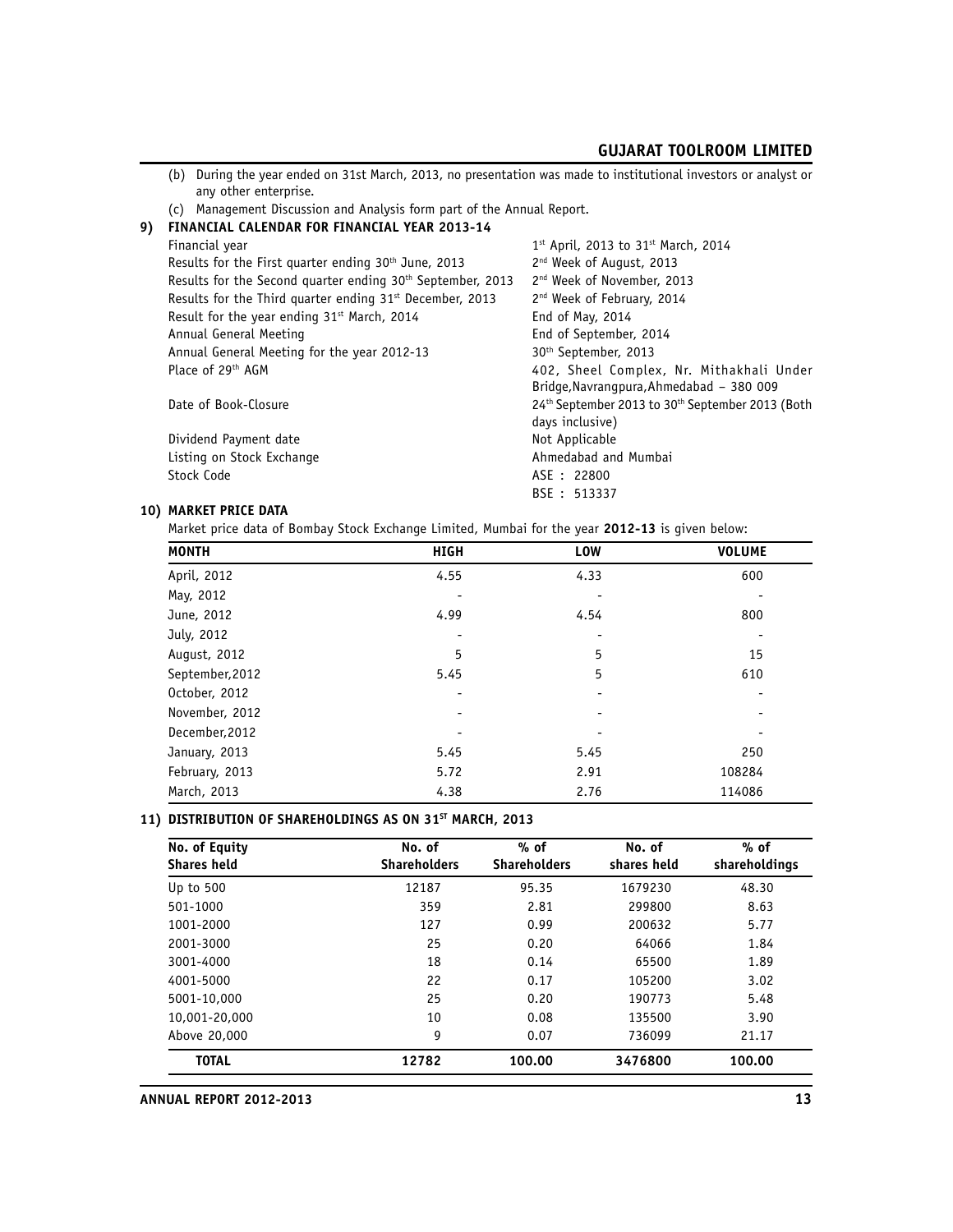**12) CATEGORIES OF SHAREHOLDERS AS ON 31ST MARCH 2013.**

| Category                      | No. of Shares held | % of Shareholding |
|-------------------------------|--------------------|-------------------|
| Promoters & PAC               | 394600             | 11.35             |
| Financial Institutions/ Banks | Nil                | Nil               |
| Mutual Fund                   | 77500              | 2.23              |
| Bodies Corporate              | 192211             | 5.53              |
| <b>NRIs</b>                   | Nil                | Nil               |
| Public                        | 2812489            | 80.89             |
| <b>Grand Total</b>            | 3476800            | 100.00            |

#### **13) SHARE TRANSFER SYSTEM**

The Company has appointed the below mentioned agency as Registrar and Share Transfer Agent (RTA) for both physical and Demat segment of equity shares of the Company.

#### **SHAREPRO SERVICES (INDIA) PVT LTD.**

416-420, 4<sup>th</sup> Floor, Devnandan Mall, Opp. Sanyash Ashram, Ellisbridge, Ahmedabd-380006. Tel Nos.079 26582381/82/83/ 84 Fax No. 079 26582385 Email Id: sharepro.ahmedabad@shareproservices.com

#### **14) DEMATERIALISATION OF SHARES**

The company has entered into Agreement with NSDL and CDSL for Dematerialization of Shares. Those Shareholders who wish to hold shares in electronic form may approach their Depository Participant. As on **31st March, 2013**, a total of 1421300 Shares of the Company which is 40.88% of the share Capital of the Company stands dematerialized. **The ISIN No. of the Company is INE145J01016.**

#### **15) REGISTERED OFFICE LOCATION:**

The Registered Office of the Company is located at;

402, Sheel Complex, Nr. Mithakhali Under Bridge, Navrangpura, Ahmedabad – 380 009. *Email :-* info@gujarattoolroom.com, gujtoolroom@gmail.com

#### **16) ADDRESS FOR CORRESPONDENCE**

For both Physical and Electronic Form:

#### **SHAREPRO SERVICES (INDIA) PVT LTD.**

416-420, 4th Floor, Devnandan Mall, Opp. Sanyash Ashram, Ellisbridge, Ahmedabad-380006. Tel Nos.079 26582381/82/83/ 84 Fax No. 079 26582385 *Email Id: -* sharepro.ahmedabad@shareproservices.com

For any assistance regarding correspondence dematerialization of shares, share transfers, transactions, change of address, non-receipt of divided or any other query, relation to shares, Registered Office:

402, Sheel Complex, Nr. Mithakhali Under Bridge, Navrangpura, Ahmedabad – 380 009. *Email: -* info@gujarattoolroom.com, gujtoolroom@gmail.com

#### **Compliance Officer: Mr. Viren G. Gurjar**

**For and on behalf of the Board**

Place : Ahmedabad **Suryakant H. Parikh**

Date : 14/08/2013 *Managing Director*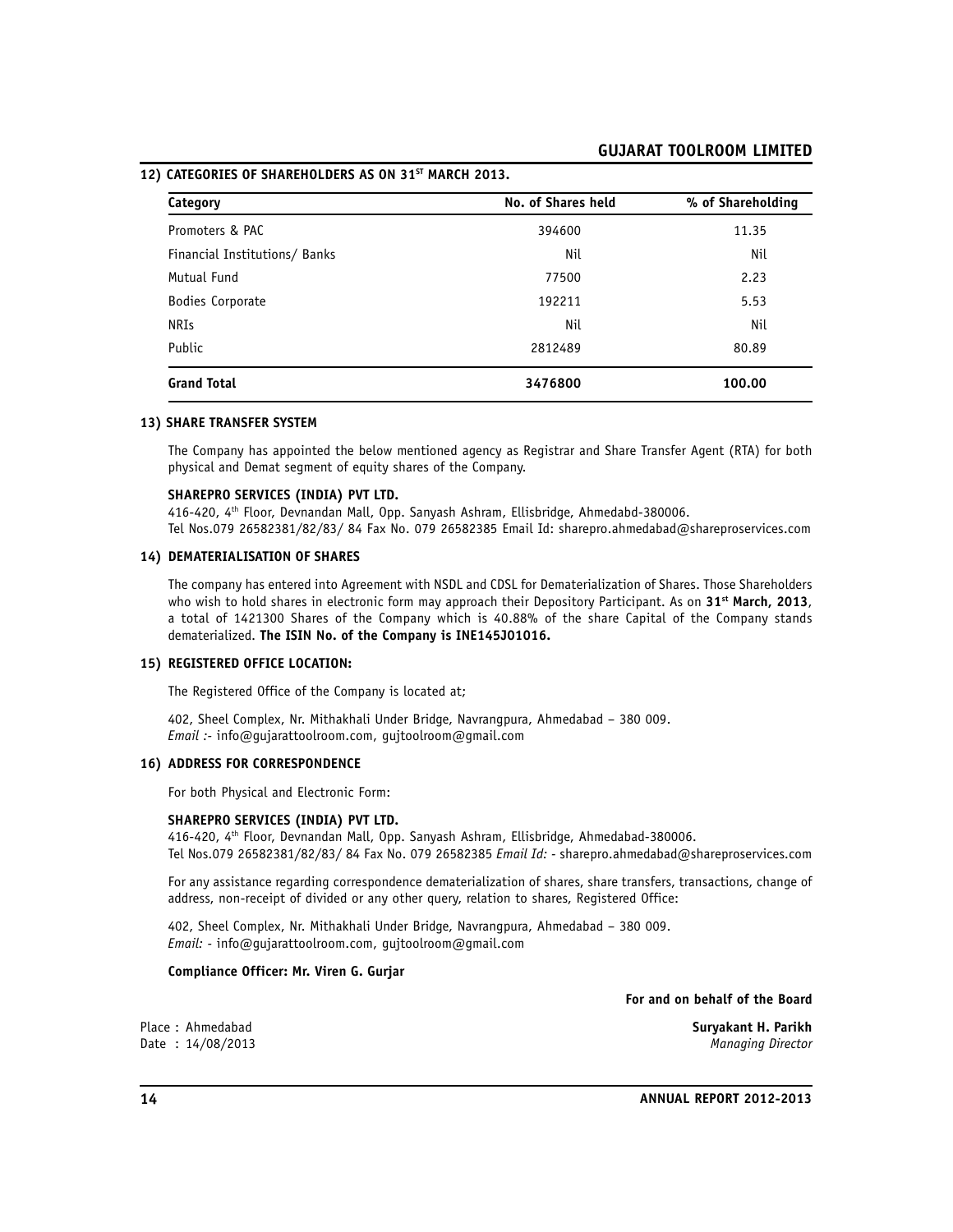#### **ANNEXURE TO CORPORATE GOVERNANCE REPORT**

#### **Declaration regarding affirmation of Code of Conduct:**

In terms of the requirements of the amended Clause 49 of the Listing Agreement, this is to confirm that all Directors of the Board of Directors have affirmed compliance with the Code of Conduct for the year ended **31st March, 2013**.

**For and on behalf of the Board** Place : Ahmedabad **Suryakant H. Parikh** Date : 14/08/2013 *Managing Director*

#### *CORPORATE GOVERNANCE CERTIFICATE*

To, The Members **GUJARAT TOOLROOM LIMITED** Ahmedabad

We have examined the compliance of conditions of corporate governance by **GUJARAT TOOLROOM LIMITED** for the year ended on **31st March, 2013**, as stipulated in clause 49 of the Listing Agreement of the said Company with the Stock Exchanges.

The compliance of condition of corporate governance is the responsibility of the management.

Our examination was Limited to a review of the procedures and implementation thereof, adopted by the Company for ensuing the compliance with the conditions of the corporate governance. It is neither an audit nor an expression of opinion on the financial statements of the Company.

In our opinion and to the best of our information and according to the explanations given to us the representations made by the Directors and the management, we certify that the Company has complied with the conditions of corporate governance as stipulated in Clause 49 of Listing Agreement.

We further state that such compliance is neither an assurance as to the further viability of the Company nor the efficiency of effectiveness with which the management has conducted the affairs of the Company.

> For, **Shyam Sundar & Associates** Chartered Accountants Firm Reg. No. 130197W

**(Shyam Sunder Nanwal) PLACE :** Ahmedabad Proprietor

**DATE** : 14/08/2013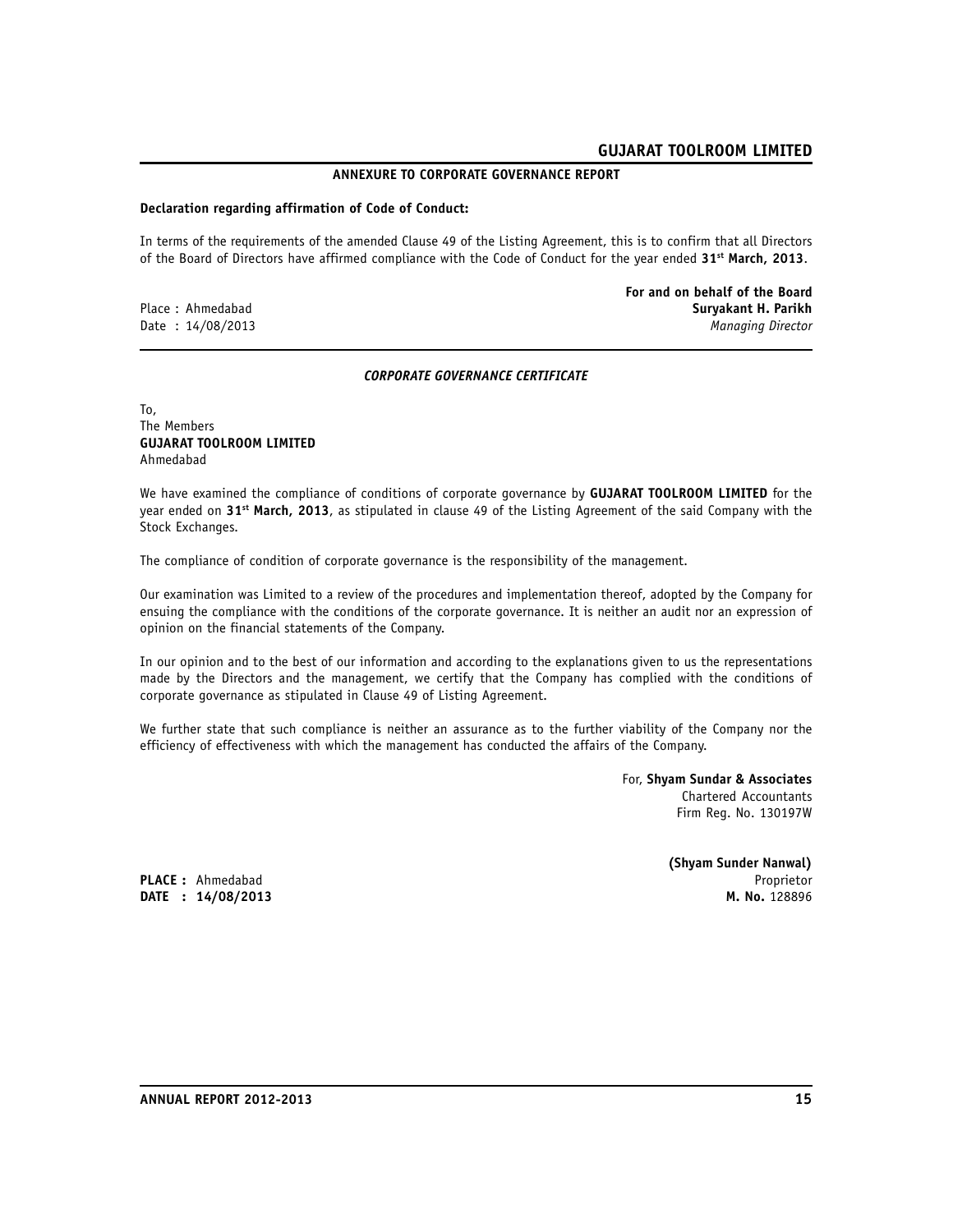#### *MANAGING DIRECTOR [MD] CERTIFICATION* **(Issued In Accordance With Provisions Of Clause 49 Of The Listing Agreement)**

Dear Members,

I **Suryakant H. Parikh**, Managing Director of **Gujarat Toolroom Limited** to the best of our knowledge and belief hereby certify that:

- A. I have reviewed the financial statements, read with the cash flow statement for the year ended **March 31, 2013** and that to the best of my knowledge and belief:
	- (i) These statements do not contain any materially untrue statement or omit any material fact or contain statements that may be misleading;
	- (ii) These statements present a true and fair view of the Company's affair and are in compliance with current accounting standards, applicable laws and regulations.
- B. There are, to the best of my knowledge and belief, no transactions entered into by the Company during the year which are fraudulent, illegal or in violation of the Company's code of conduct.
- C. I accept responsibility for establishing and maintaining internal controls for financial reporting. I have evaluated the effectiveness of internal control systems of the company pertaining to financial reporting and I have disclosed to the auditors and the Audit Committee, deficiencies in the design or operation of such internal controls, if any, which I am aware and the steps I have taken or propose to take to rectify these deficiencies.
- D. I have indicated to the auditors and the Audit committee
	- (i) that there are no significant changes in internal control over financial reporting during the year;
	- (ii) there are no significant changes in accounting policies during the year and that the same have been disclosed in the notes to the financial statements; and
	- (iii) there are no instances of fraud during the year.

For, **Gujarat Toolroom Limited,**

Date : 14/08/2013

Place : Ahmedabad **Suryakant H. Parikh**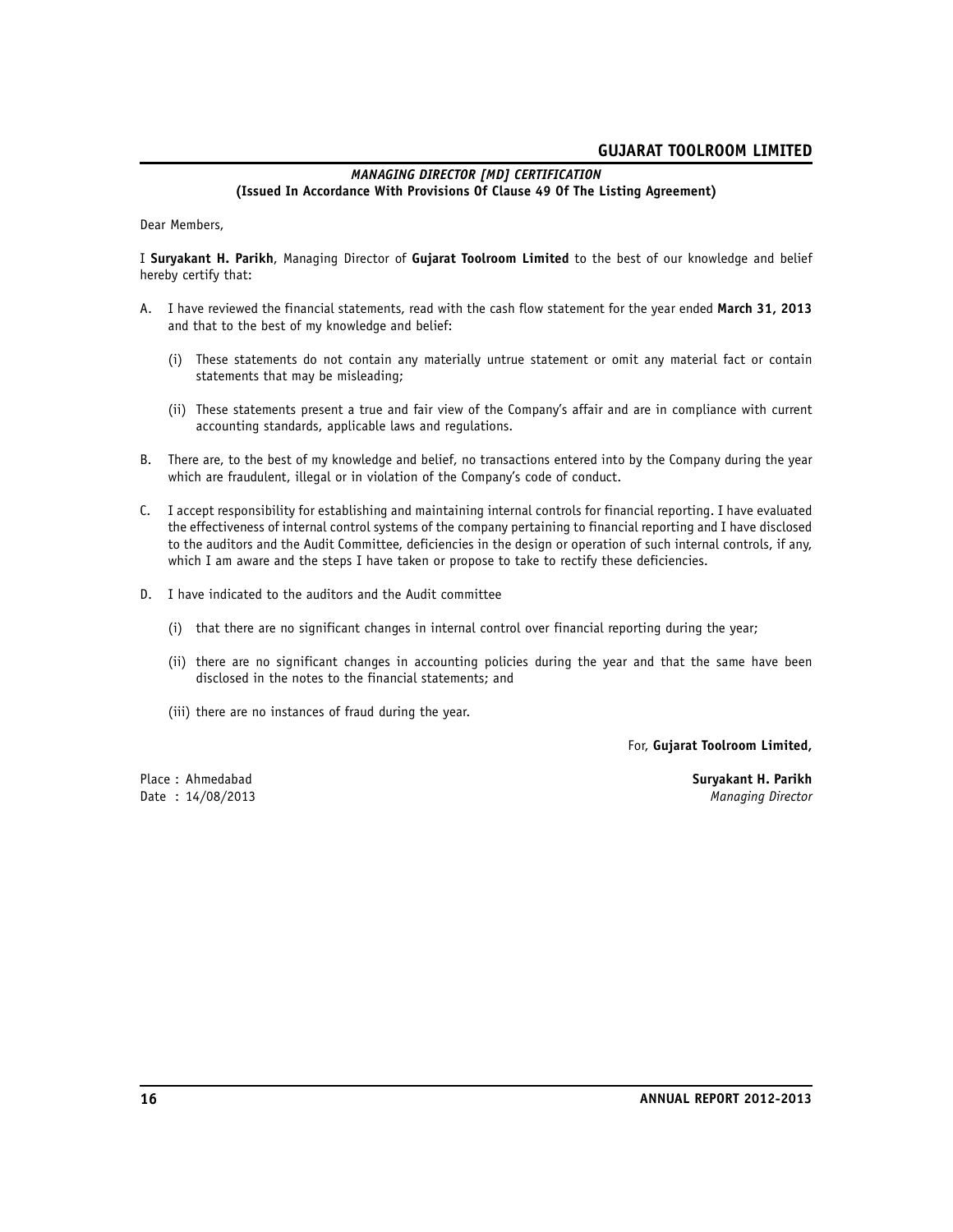#### **AUDITORS' REPORT**

To the Shareholders, GUJARAT TOOLROOM LIMITED

#### **REPORT ON THE FINANCIAL STATEMENTS**

We have audited the accompanying financial statements of **GUJARAT TOOLROOM LIMITED** ("the Company"), which comprise the Balance Sheet as at March 31, 2013, and the Statement of Profit and Loss and Cash Flow Statement for the year then ended, and a summary of significant accounting policies and other explanatory information.

#### **MANAGEMENT RESPOINSIBILITY FOR THE FINANCIAL STATEMENTS**

Management is responsible for the preparation of these financial statements that give a true and fair view of the financial position, financial performance and cash flows of the Company in accordance with the Accounting Standards referred to in sub-section (3C) of section 211 of the Companies Act, 1956 ("the Act"). This responsibility includes the design, implementation and maintenance of internal control relevant to the preparation and presentation of the financial statements that give a true and fair view and are free from material misstatement, whether due to fraud or error.

#### **AUDITOR'S RESPONSIBILITY**

Our responsibility is to express an opinion on these financial statements based on our audit. We conducted our audit in accordance with the Standards on Auditing issued by the Institute of Chartered Accountants of India. Those Standards require that we comply with ethical requirements and plan and perform the audit to obtain reasonable assurance about whether the financial statements are free from material misstatement.

An audit involves performing procedures to obtain audit evidence about the amounts and disclosures in the financial statements. The procedures selected depend on the auditor's judgment, including the assessment of the risks of material misstatement of the financial statements, whether due to fraud or error. In making those risk assessments, the auditor considers internal control relevant to the Company's preparation and fair presentation of the financial statements in order to design audit procedures that are appropriate in the circumstances. An audit also includes evaluating the appropriateness of accounting policies used and the reasonableness of the accounting estimates made by management, as well as evaluating the overall presentation of the financial statements.

We believe that the audit evidence we have obtained is sufficient and appropriate to provide a basis for our audit opinion.

In our opinion and to the best of our information and according to the explanations given to us, the financial statements give the information required by the Act in the manner so required and give a true and fair view in conformity with the accounting principles generally accepted in India:

- a) in the case of the Balance Sheet, of the state of affairs of the Company as at March 31, 2013;
- b) in the case of the Profit and Loss Account, of the profit/loss for the year ended on that date; and
- c) in the case of the Cash Flow Statement, of the cash flows for the year ended on that date.

#### **REPORT ON OTHER LEGAL AND REGULATORY REQUIREMENTS**

- 1. As required by the Companies (Auditor's Report) Order, 2003 ("the Order") issued by the Central Government of India in terms of sub-section (4A) of section 227 of the Act, we give in the Annexure a statement on the matters specified in paragraphs 4 and 5 of the Order.
- 2. As required by section 227(3) of the Act, we report that:
	- a) We have obtained all the information and explanations which to the best of our knowledge and belief were necessary for the purpose of our audit;
	- b) In our opinion proper books of account as required by law have been kept by the Company so far as appears from our examination of those books.
	- c) The Balance Sheet, Statement of Profit and Loss, and Cash Flow Statement dealt with by this Report are in agreement with the books of account.
	- d) In our opinion, the Balance Sheet, Statement of Profit and Loss, and Cash Flow Statement comply with the Accounting Standards referred to in subsection (3C) of section 211 of the Companies Act, 1956;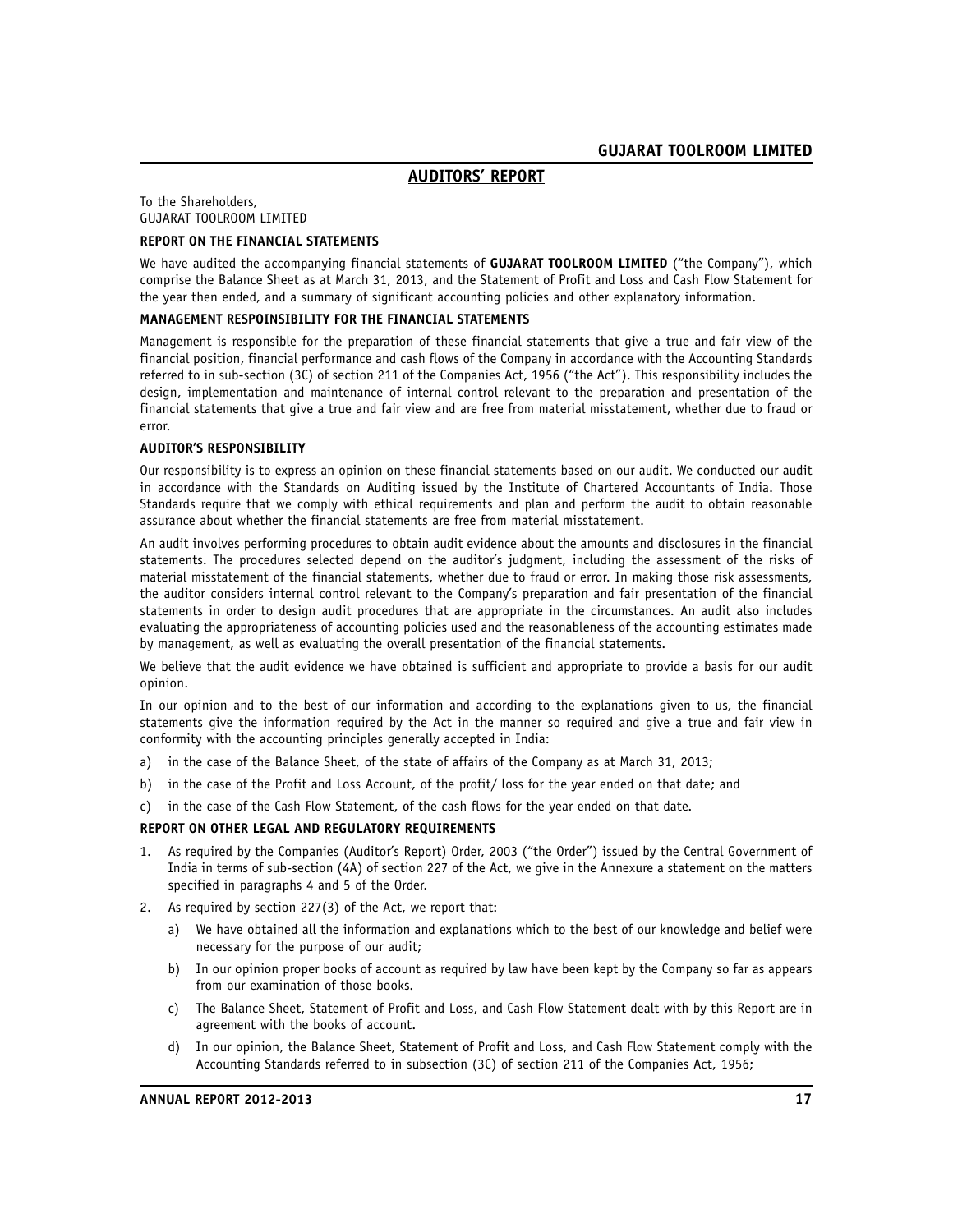- e) On the basis of written representations received from the directors as on March 31, 2013, and taken on record by the Board of Directors, none of the directors is disqualified as on March 31, 2013, from being appointed as a director in terms of clause (g) of sub-section (1) of section 274 of the Companies Act, 1956.
- f) Since the Central Government has not issued any notification as to the rate at which the cess is to be paid under section 441A of the Companies Act, 1956 nor has it issued any Rules under the said section, prescribing the manner in which such cess is to be paid, no cess is due and payable by the Company.

For, **Shyam Sundar & Associates** Chartered Accountants Firm Reg. No. 130197W

**(Shyam Sunder Nanwal)**

| <b>PLACE:</b> Ahmedabad | Proprietor    |
|-------------------------|---------------|
| DATE : 30/05/2013       | M. No. 128896 |

# **ANNEXURE TO THE AUDITOR'S REPORT REFERRED TO IN PARAGRAPH 1 OUR REPORT OF EVEN DATE:**

- i. (a) The Company is maintaining the proper records showing full particulars, including quantitative details and situation of fixed assets.
	- (b) The fixed assets acquired during the year were physically verified during the year by the management in accordance with a program of verification, which in our opinion provides for physical verification of all the fixed assets at reasonable intervals. According to the information and explanations given to us no material discrepancies were noticed on such verification;
	- (c) The company has not disposed off any of the material fixed asset during the year which affects the going concern status of the company
- ii. (a) The inventory has been physically verified by the management during the year.

In our opinion, the frequency of verification is reasonable. Inventories lying with outside parties have been confirmed by them as at year end.

- (b) The procedures of physical verification of inventory followed by the management are reasonable and adequate in relation to the size of the Company and the nature of its business.
- (c) The Company is maintaining proper records of inventory. Discrepancies noted on physical verification of inventories were not material, and have been properly dealt with in the books of account.
- iii. (a) The company has granted unsecured loans to the companies, firm or other parties covered in the register maintained under section 301 of the Act. The details of parties and amount involved in the transaction are below:
	- Number of parties involved 1

Maximum Sum involved — 118.00 Lacs

Year end Balance — 83.78 Lacs

- (b) The loan granted are interest free, as per the information given by the management and to the best of our knowledge and belief the terms and conditions on which loans have been granted to companies, firms or other parties listed in the register maintained under section 301 of the Companies Act, 1956 are not prima facie prejudicial to the interest of the company.
- (c) In our opinion and as per the information given to us the receipt of the principal amount is regular.
- (d) There is no overdue principal amount during the year, hence further comment on this clause not applicable.
- (e) The company has not taken unsecured loans from companies, firms or other parties covered in the register maintained under section 301 of the Act.
- (f) In our opinion and as per the information given to us the payment of the principal amount is regular.
- iv. In our opinion and according to the information and explanations given to us, there are adequate internal control systems commensurate with the size of the company and the nature of its business for the purchases of fixed assets and inventory and for sale of goods. During the course of our audit, we have not observed any continuing failure to correct major weakness in internal control system of the company in these areas.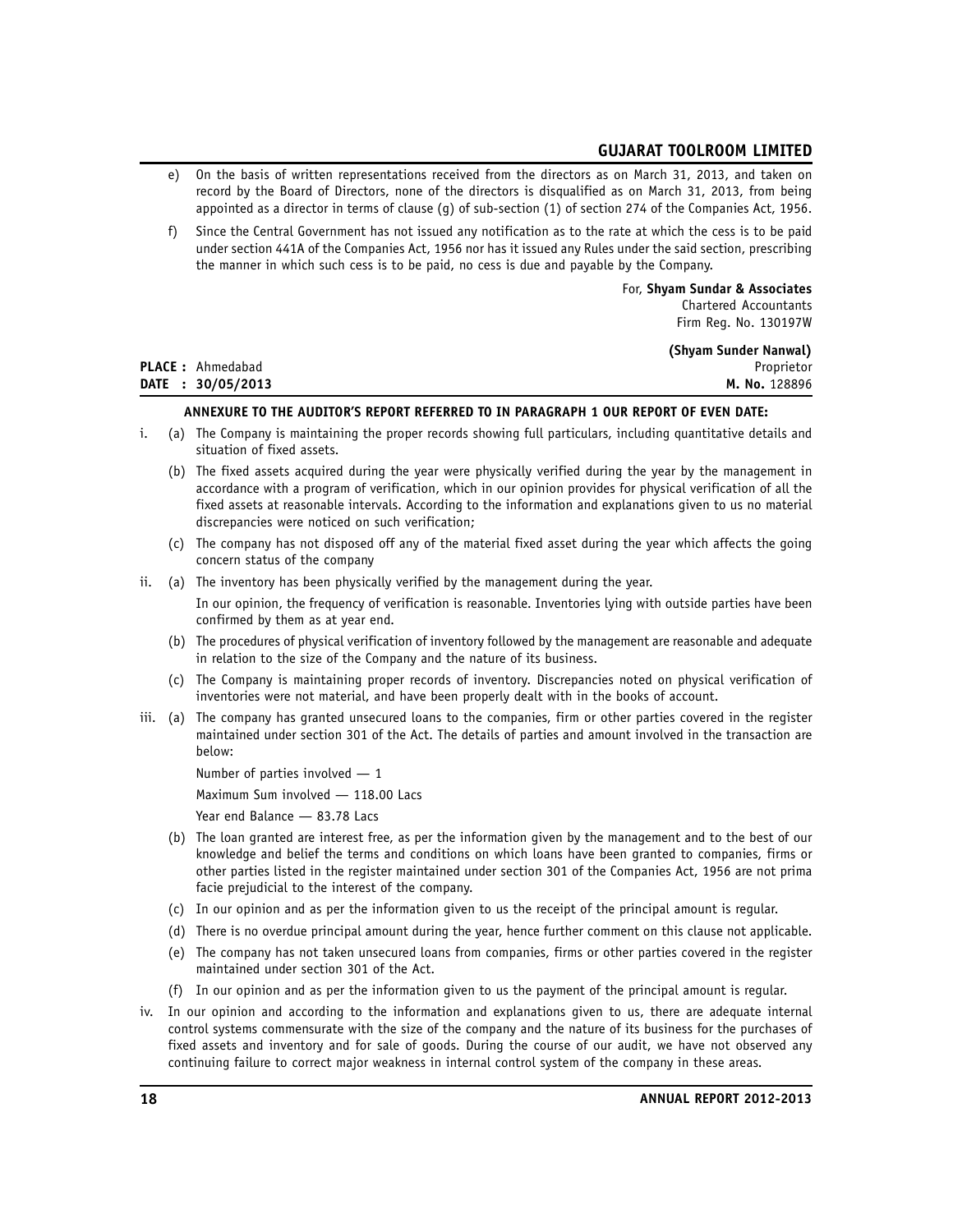- v. According to the information and explanation given to us, we are of the opinion that the there are no such contracts or arrangement referred to in section 301 of the Act required to be entered in the register maintained under that section.
- vi. The Company has not accepted deposits from the public within the meaning of section 58A, 58AA or any other relevant provisions of the Act and the rules farmed there under and we have informed that no order has been passed by the Company Law Board or National Company Law Tribunal or Reserve Bank of India or any court or any other Tribunal.
- vii. As per the information given to us and verification made by us the company has implemented proper internal check system with in the organization commensurate to nature of its business. In our opinion the system implemented is found adequate looking to the size of the company.
- viii. We have broadly reviewed the books of account maintained by the Company pursuant to the rules made by the Central Government for the maintenance of cost records under section 209(1)(d) of the Act, related to the manufacture of biotechnology products, and are of the opinion that prima facie, the prescribed accounts and records have been made and maintained.
- ix. The company is regular in depositing with appropriate authorities undisputed statutory dues including provident fund, employees' state insurance, income tax, sales tax, wealth tax, Service Tax, custom duty, cess and other material statutory dues applicable to it.
- x. There are accumulated losses in the company as on 31.03.2013. of Rs. 210.66 Lacs. Further, the company has incurred cash losses of Rs. 4.32 Lacs during the financial year covered by our audit as well as in the immediately preceding financial year as there is no business operation in the years.
- xi. Based on our examination of books and records of the company and on the basis of the information and explanation given by the management the company has been regular in repayment of its dues to the banks.
- xii. On the basis of the information and explanation given to us the company has not granted and loans and advances on the basis of security by way of pledge of shares, debentures and other securities.
- xiii. In our opinion the company is not nidhi/mutual benefit fund/society/chit Fund Company. Therefore the provisions of clauses 4 (xiii) of the companies (Auditors' Report), 2003 are not applicable to the company.
- xiv. On the basis of examination of books and records of the company and information and explanation given by the management the company is not dealing or trading in shares, securities, debentures and other investments, hence specific comments up on this clause is not applicable.
- xv. As per the information provided to us the company has not given corporate guarantee for the term loans taken by its group company, which is prejudicial to the interest of the company in our opinion.
- xvi. No term loans borrowed during the year.
- xvii. In our opinion on the basis of our verification the funds are utilized for the purpose they borrowed, no funds borrowed on short-term basis have been utilized for long term.
- xviii. The company has allotted not equity shares to persons or companies covered in the Register maintained under section 301 of the Act.
- xix. The company has not issued any debentures during the year specific comment upon the creation of securities in respect of debentures not applicable.
- xx. The company has not raised money by public issue hence any specific comments up on the disclosure of end use is not applicable to the company.
- xxi. To the best of our Knowledge and belief, and according to the information and explanation given to us, no frauds on or by the company was noticed or reported during the year.

For, **Shyam Sundar & Associates** Chartered Accountants Firm Reg. No. 130197W

**(Shyam Sunder Nanwal) PLACE :** Ahmedabad Proprietor

**DATE** : **30/05/2013** 

**ANNUAL REPORT 2012-2013 19**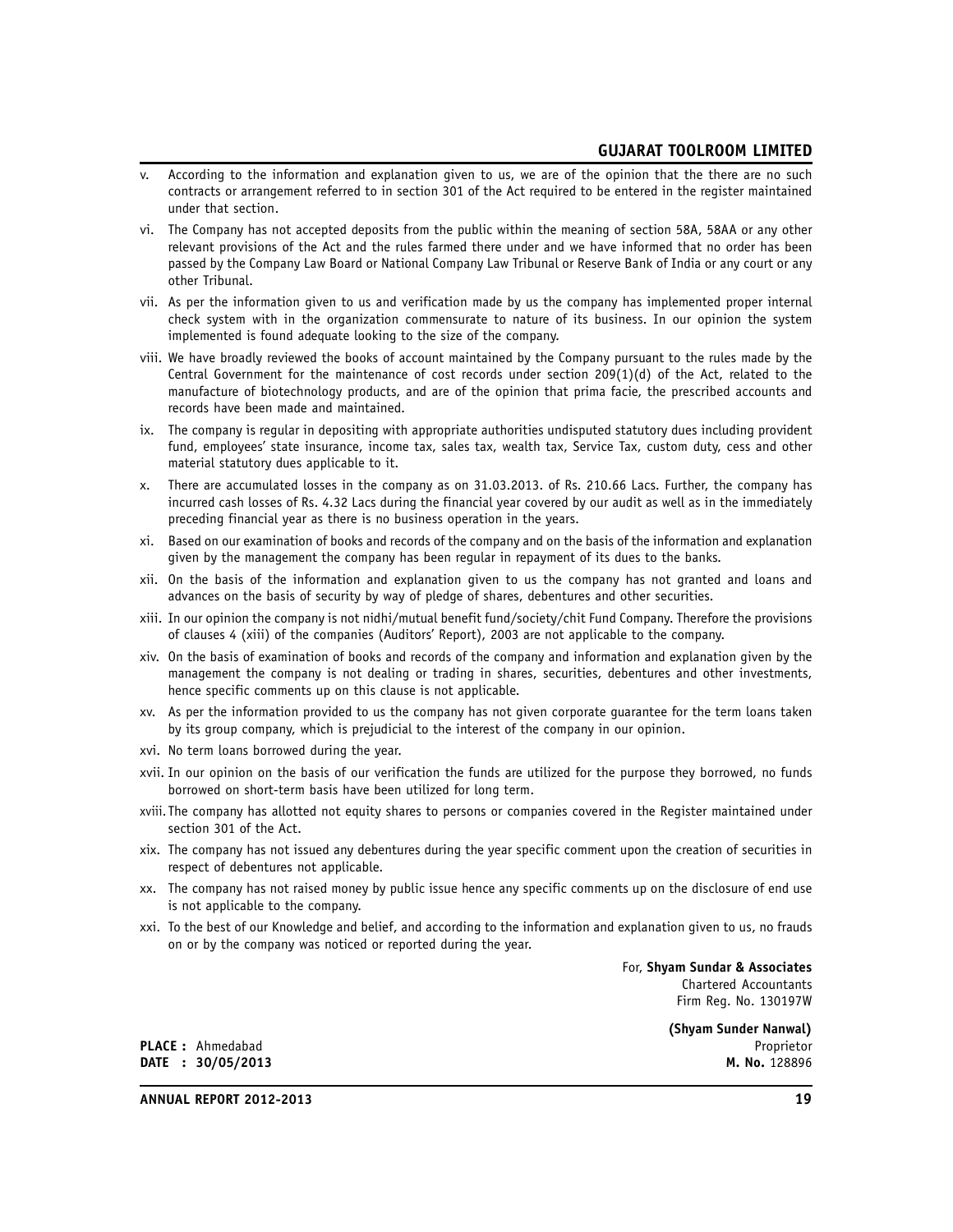|                                                    |                    | <b>BALANCE SHEET AS AT 31ST MARCH, 2013</b>                                                                                                                                                                                                                                                                                                                                                             |                               |                                                                                   |                                                                                   |
|----------------------------------------------------|--------------------|---------------------------------------------------------------------------------------------------------------------------------------------------------------------------------------------------------------------------------------------------------------------------------------------------------------------------------------------------------------------------------------------------------|-------------------------------|-----------------------------------------------------------------------------------|-----------------------------------------------------------------------------------|
|                                                    | <b>Particulars</b> |                                                                                                                                                                                                                                                                                                                                                                                                         | Note<br>No.                   | Figures as at<br>the end of the<br>current<br>reporting period                    | Figures as at<br>the end of the<br>previous<br>reporting period                   |
|                                                    |                    |                                                                                                                                                                                                                                                                                                                                                                                                         |                               |                                                                                   |                                                                                   |
| Ι.                                                 |                    | <b>EQUITY AND LIABILITIES</b><br>(1) Shareholder's Funds<br>(a) Share Capital                                                                                                                                                                                                                                                                                                                           | 1                             | 34,768,000                                                                        | 34,768,000                                                                        |
|                                                    |                    | (b) Reserves and Surplus<br>(2) Share Application money pending allotment<br>(3) Non-Current Liabilities                                                                                                                                                                                                                                                                                                | 2                             | (21, 118, 234)                                                                    | (20, 634, 041)                                                                    |
|                                                    |                    | (a) Long-Term Borrowings<br>(b) Deferred Tax Liabilities (Net)<br>(c) Other Long Term Liabilities                                                                                                                                                                                                                                                                                                       |                               |                                                                                   |                                                                                   |
|                                                    |                    | (d) Long Term Provisions<br>(4) Current Liabilities                                                                                                                                                                                                                                                                                                                                                     |                               |                                                                                   |                                                                                   |
|                                                    |                    | (a) Short-Term Borrowings<br>(b) Trade Payables<br>(c) Other Current Liabilities<br>(d) Short-Term Provisions                                                                                                                                                                                                                                                                                           | 3<br>4<br>5<br>6              | 192,586                                                                           | 2,143,000<br>676,060<br>95,394<br>223,666                                         |
|                                                    |                    | <b>Total Equity &amp; Liabilities</b>                                                                                                                                                                                                                                                                                                                                                                   |                               | 13,842,352                                                                        | 17,272,079                                                                        |
| Н.                                                 | <b>ASSETS</b>      | (1) Non-Current Assets<br>(a) Fixed Assets<br>Tangible Assets<br>1)<br>Intangible Assets<br>2)<br>Capital Work-in-progress<br>3)<br>Intangible Assets under Development<br>4)<br>(b) Non-current investments<br>(2) Current Assets<br>(a) Inventories<br>(b) Trade receivables<br>(c) Cash and cash equivalents<br>(d) Short-term loans and advances<br>(e) Other current assets<br><b>Total Assets</b> | 7<br>8<br>9<br>10<br>11<br>12 | 362,956<br>2,480,972<br>2,202,323<br>378,720<br>8,378,000<br>39,381<br>13,842,352 | 362,956<br>2,742,972<br>2,202,323<br>47,227<br>11,839,381<br>77,220<br>17,272,079 |
|                                                    |                    | <b>NOTES TO ACCOUNTS</b>                                                                                                                                                                                                                                                                                                                                                                                | 18                            |                                                                                   |                                                                                   |
|                                                    |                    | The notes form an integral part of these Financial Statements<br>M/s. SHYAM SUNDER & ASSOCIATES                                                                                                                                                                                                                                                                                                         |                               | For and behalf of Board of Directors                                              |                                                                                   |
|                                                    |                    | Chartered Accountants<br>Firm Reg. No. 130197W                                                                                                                                                                                                                                                                                                                                                          |                               | Suryakant H. Parikh                                                               | Managing Director                                                                 |
| [SHYAM SUNDER NANWAL]<br>Proprietor<br>M.No.128896 |                    |                                                                                                                                                                                                                                                                                                                                                                                                         |                               | <b>Bhavin Suryakant Parikh</b>                                                    | Director                                                                          |
|                                                    |                    | Place: Ahmedabad<br>Dated: 30/05/2013                                                                                                                                                                                                                                                                                                                                                                   |                               | Place: Ahmedabad<br>Dated: 30/05/2013                                             |                                                                                   |

## **20 ANNUAL REPORT 2012-2013**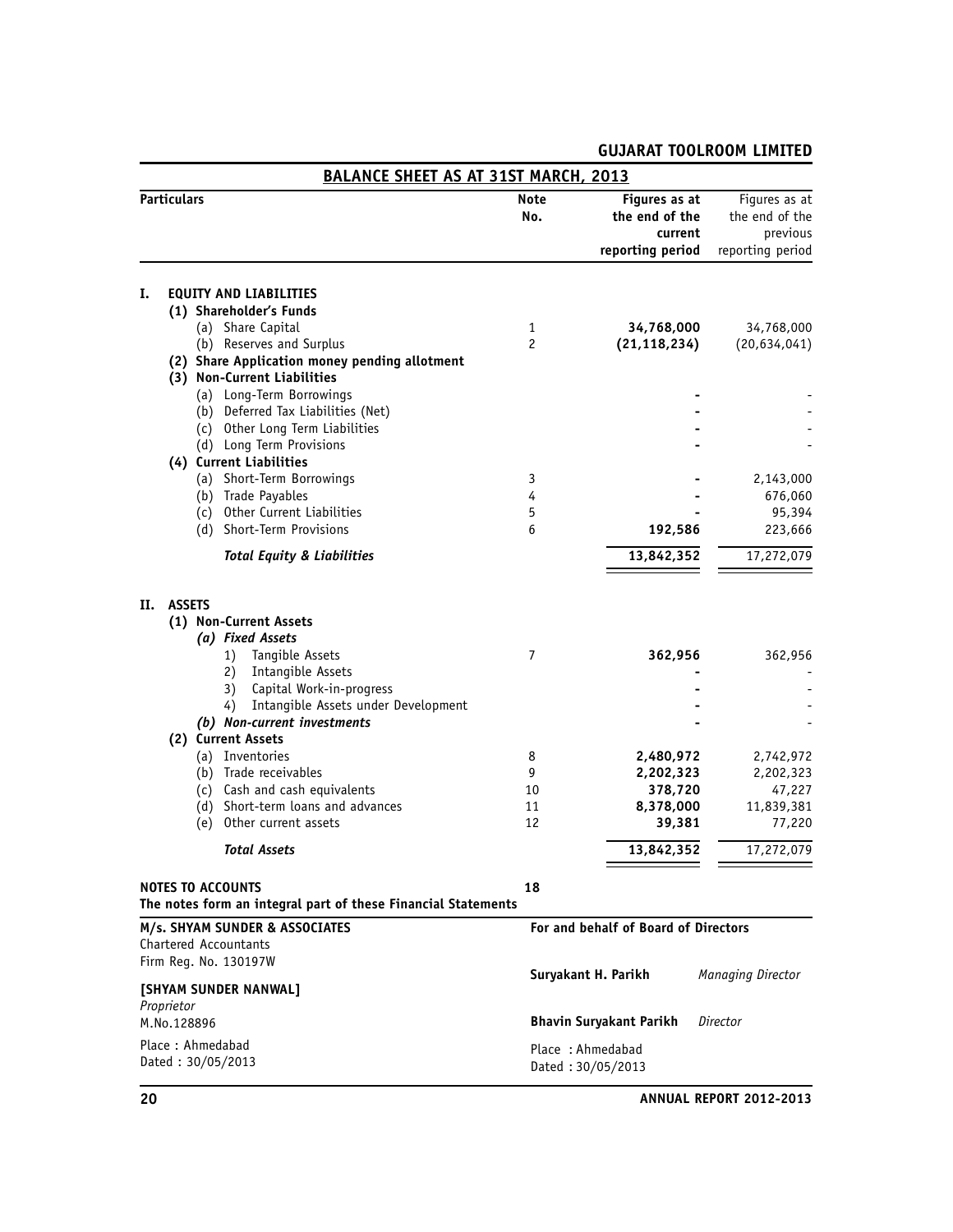|                                                             | Particulars                                                                                      | <b>Note</b><br>No. | Figures as at<br>the end of the<br>current<br>reporting period | Figures as at<br>the end of the<br>previous<br>reporting period |
|-------------------------------------------------------------|--------------------------------------------------------------------------------------------------|--------------------|----------------------------------------------------------------|-----------------------------------------------------------------|
| 1                                                           | Revenue from operations                                                                          |                    | 150,000                                                        | 743,400                                                         |
| п                                                           | Other Income                                                                                     | 13                 |                                                                |                                                                 |
| Ш                                                           | Total Revenue (I +II)                                                                            |                    | 150,000                                                        | 743,400                                                         |
| IV                                                          | <b>Expenses:</b>                                                                                 |                    |                                                                |                                                                 |
|                                                             | Purchase of Stock-in-Trade                                                                       |                    |                                                                |                                                                 |
|                                                             | Changes in inventories (Decrease)                                                                | 14                 | 262,000                                                        | 708,000                                                         |
|                                                             | Employee Benefit Expense                                                                         | 15                 | 156,000                                                        | 89,500                                                          |
|                                                             | <b>Financial Costs</b>                                                                           |                    |                                                                |                                                                 |
|                                                             | Depreciation and Amortization Expense                                                            | 16                 |                                                                |                                                                 |
|                                                             | Other Administrative Expenses                                                                    | 17                 | 216,193                                                        | 343,259                                                         |
|                                                             | <b>Total Expenses</b>                                                                            | (IV)               | 634,193                                                        | 1,140,759                                                       |
| V<br>VI                                                     | Profit before exceptional and extraordinary items and tax (III - IV)<br><b>Exceptional Items</b> |                    | (484, 193)                                                     | (397, 359)                                                      |
|                                                             | VII Profit before extraordinary items and tax<br><b>VIII</b> Extraordinary Items                 | $(V - VI)$         | (484, 193)                                                     | (397, 359)                                                      |
| IX                                                          | Profit before tax                                                                                | $(VII - VIII)$     | (484, 193)                                                     | (397, 359)                                                      |
| x                                                           | Tax expense:<br>(1) Current tax<br>Deferred tax<br>(2)                                           |                    |                                                                |                                                                 |
| XI                                                          | Profit after Tax                                                                                 | $(IX-X)$           | (484, 193)                                                     | (397, 359)                                                      |
| XV                                                          | Profit/(Loss) for the period                                                                     | $(XI + XIV)$       | (484, 192.70)                                                  | (397, 359)                                                      |
|                                                             | XVI Earning per equity share:<br>$(1)$ Basic<br>(2)<br>Diluted<br><b>NOTES TO ACCOUNTS</b>       | 18                 | (0.14)<br>(0.14)                                               | (0.11)<br>(0.11)                                                |
|                                                             | The notes form an integral part of these Financial Statements                                    |                    |                                                                |                                                                 |
|                                                             | M/s. SHYAM SUNDER & ASSOCIATES<br>Chartered Accountants<br>Firm Reg. No. 130197W                 |                    | For and behalf of Board of Directors                           |                                                                 |
|                                                             | [SHYAM SUNDER NANWAL]                                                                            |                    | Suryakant H. Parikh                                            | Managing Director                                               |
| Proprietor<br><b>Bhavin Suryakant Parikh</b><br>M.No.128896 |                                                                                                  | Director           |                                                                |                                                                 |
|                                                             | Place: Ahmedabad<br>Dated: 30/05/2013                                                            | Place: Ahmedabad   | Dated: 30/05/2013                                              |                                                                 |

# **PROFIT & LOSS STATEMENT FOR THE YEAR ENDED ON 31ST MARCH, 2013**

**ANNUAL REPORT 2012-2013 21**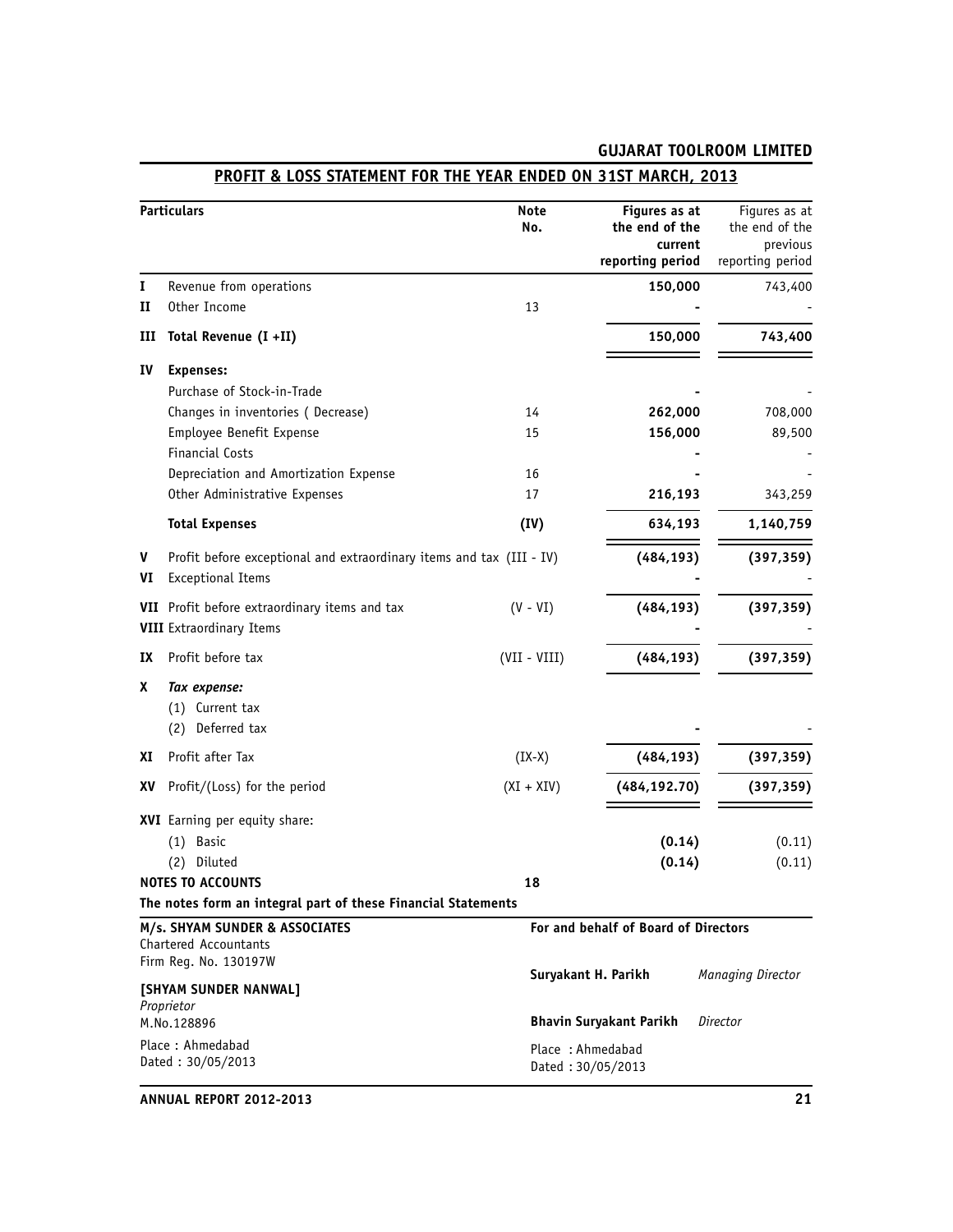|    | CASH FLOW STATEMENT FOR THE YEAR ENDED 31st MARCH, 2013                                                                                                                                                                     |                                                                                                                                               |                                          |
|----|-----------------------------------------------------------------------------------------------------------------------------------------------------------------------------------------------------------------------------|-----------------------------------------------------------------------------------------------------------------------------------------------|------------------------------------------|
|    | PARTICULARS                                                                                                                                                                                                                 | 2012-2013                                                                                                                                     | 2011-2012                                |
| А. | CASH FLOW FROM OPERATING ACTIVITIES<br>Net Profit after tax.<br>Adjustment for:<br>Depreciation<br>Adj. for earlier years                                                                                                   | (484, 193)                                                                                                                                    | (141, 167)<br>(140, 071)                 |
|    | Provision for Taxes<br><b>Operating Profit before working capital Changes</b>                                                                                                                                               | (484, 193)                                                                                                                                    | (281, 238)                               |
|    | Adjustment for:<br>Trade and other receivables<br>Loans and Advances<br>Inventories                                                                                                                                         | 3,461,381<br>262,000                                                                                                                          | (3,208,073)<br>(9,900,000)<br>11,460,000 |
|    | <b>Other Current Assets</b><br>Trade Payables<br>Other Current Liabilities & Provisions<br>Cash generated from operation<br>Direct Taxes Paid                                                                               | 37,839<br>(676,060)<br>(126, 474)<br>2,474,493                                                                                                | 794,647<br>(1, 134, 665)                 |
|    | NET CASH FROM OPERATING ACTIVITIES (A)                                                                                                                                                                                      | 2,474,493                                                                                                                                     | (1, 134, 665)                            |
| В. | CASH FLOW FROM INVESTMENT ACTIVITIES<br>Purchase of Fixed Assets<br>Sales of Fixed Assets                                                                                                                                   |                                                                                                                                               |                                          |
|    | NET CASH USED IN INVESTMENT ACTIVITIES (B)                                                                                                                                                                                  |                                                                                                                                               |                                          |
| C. | CASH FLOW FROM FINANCING ACTIVITIES<br>Proceeds from Share Capital<br>Proceeds from Securties Premium<br>Proceeds from Share Application Money<br>Proceeds from Long Term Borrowings<br>Proceeds from Short Term Borrowings | (2, 143, 000)                                                                                                                                 | 900,000                                  |
|    | NET CASH FROM FINANCING ACTIVITIES (C)                                                                                                                                                                                      | (2, 143, 000)                                                                                                                                 | 900,000                                  |
|    | NET INCREASE IN CASH AND CASH EQUIVELENTS (A+B+C)                                                                                                                                                                           | 331,493                                                                                                                                       | (234, 665)                               |
|    | Cash and Cash Equivalents (Op.)<br>Cash and Cash Equivalents (Cl.)                                                                                                                                                          | 47,227<br>378,720                                                                                                                             | 259,827<br>25,162                        |
|    | M/s. SHYAM SUNDER & ASSOCIATES<br>Chartered Accountants<br>Firm Reg. No. 130197W<br>[SHYAM SUNDER NANWAL]<br>Proprietor<br>M.No.128896<br>Place: Ahmedabad<br>Dated: 30/05/2013                                             | For and behalf of Board of Directors<br>Suryakant H. Parikh<br><b>Bhavin Suryakant Parikh</b><br>Place: Ahmedabad<br>Dated $\cdot$ 30/05/2013 | Managing Director<br>Director            |

Dated : 30/05/2013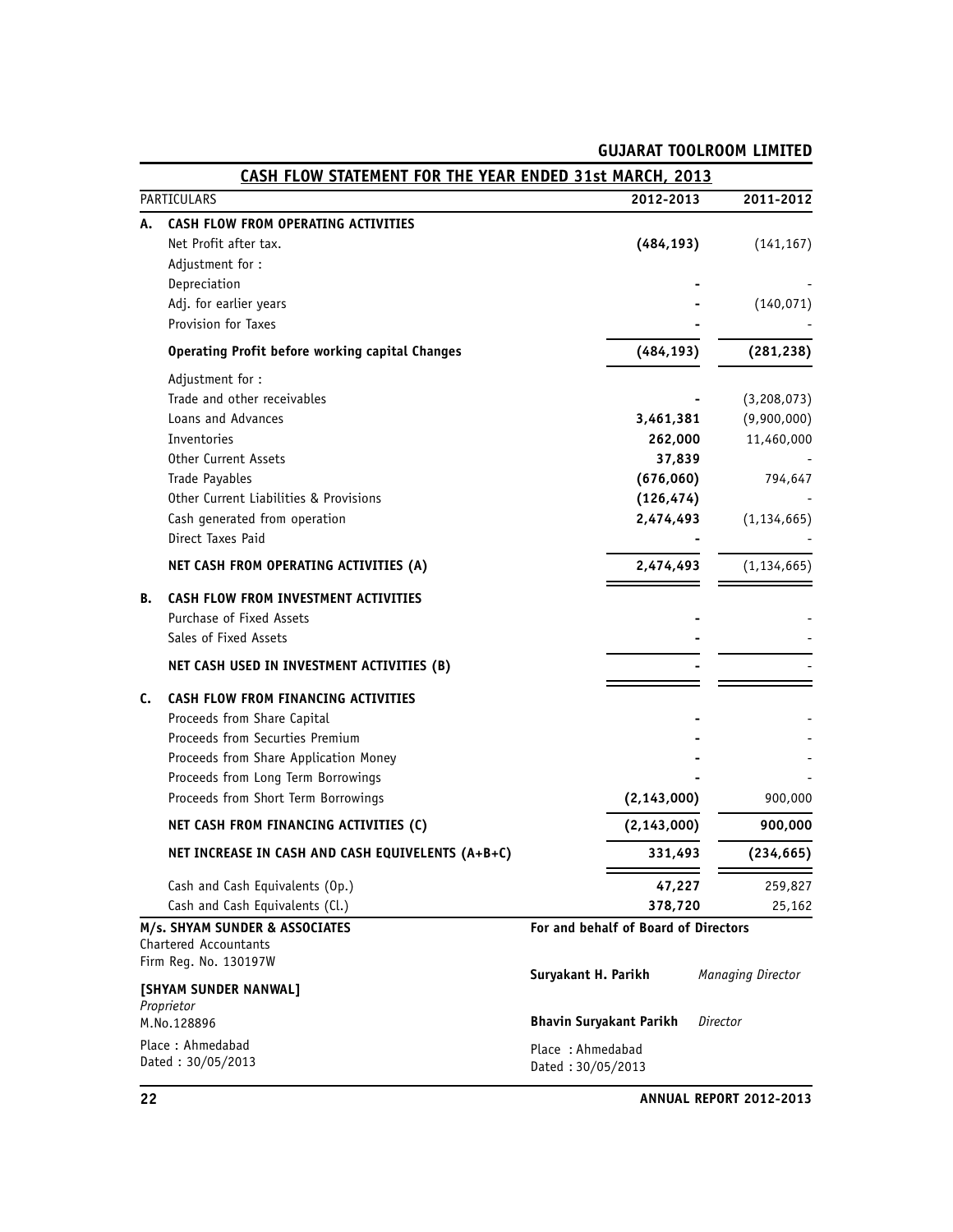# **NOTES TO THE FINANCIAL STATEMENTS**

#### **NOTE NO.1 : SHARE CAPITAL**

| <b>Particulars</b>                     | <b>Current Year</b> | <b>Previous Year</b> |
|----------------------------------------|---------------------|----------------------|
| Authorised:                            |                     |                      |
| 60,00,000 Eq.Shares of Rs.10/- each.   | 60,000,000          | 60,000,000           |
|                                        | 60,000,000          | 60,000,000           |
| Issued, Subscribed and Paid up.:       |                     |                      |
| 34,76,800 Eq. Shares of Rs. 10/- each. | 34.768.000          | 34,768,000           |
|                                        | 34,768,000          | 34,768,000           |

#### **[a] TERMS/RIGHTS ATTACHED TO EQUITY SHARES :**

The company has only one class of Equity Shares having a par value of Rs.10 per share. Each Shareholder is entitled to one per share. In the event of liquidation of the company, the holders of equity shares will be entitled to receive remaining asset of the company, after distributors of all preferential amounts. the distribution will be in proportion to the number of equity share held by the shareholders.

**Details of shareholders holding more than 5% of the aggregate shares in the company:-**

| Name of the Shareholder                          |             | As at 31st March, 2013 | As at 31st March, 2012 |                      |
|--------------------------------------------------|-------------|------------------------|------------------------|----------------------|
|                                                  | No. of      | $%$ of                 | No. of                 | $%$ of               |
|                                                  | shares held | Holding                | shares held            | Holding              |
| Mukesh Narpatlal Shah                            | 344600      | 9.91                   | 343800                 | 9.89                 |
| <b>Particulars</b>                               |             |                        | <b>Current Year</b>    | <b>Previous Year</b> |
| <b>NOTE NO. 2: RESERVES AND SURPLUS</b>          |             |                        |                        |                      |
| <b>General Reserve</b>                           |             |                        |                        |                      |
| Opening Balance b/f<br>Add: During the year      |             |                        | 46952                  | 46952                |
| Closing Balance                                  |             |                        | 46952                  | 46952                |
| Surplus (Profit & loss account) :                |             |                        |                        |                      |
| Opening Balance b/f                              |             |                        | (20680993)             | (20283634)           |
| Add : Loss for the period                        |             |                        | (484193)               | (397359)             |
| Add : Adjustment of Earlier Year                 |             |                        |                        |                      |
| Closing Balance                                  |             |                        | (21165186)             | (20680993)           |
| Total                                            |             |                        | (21118234)             | (20634041)           |
| NOTE NO. 3 : SHORT-TERM BORROWINGS               |             |                        |                        |                      |
| <b>SECURED LOANS</b>                             |             |                        |                        |                      |
| Loans repayable on demand:                       |             |                        |                        |                      |
| From Banks<br>(a)                                |             |                        |                        |                      |
| From Others:<br>(b)                              |             |                        |                        |                      |
| <b>UNSECURED LOANS</b>                           |             |                        |                        |                      |
| Loans & advances from other parties              |             |                        |                        |                      |
| <b>Inter-Corporate Borrowings</b><br>(a)         |             |                        |                        | 1,243,000            |
| From Directors, Members & Their Relatives<br>(b) |             |                        |                        | 900,000              |
| Total                                            |             |                        |                        | 2,143,000            |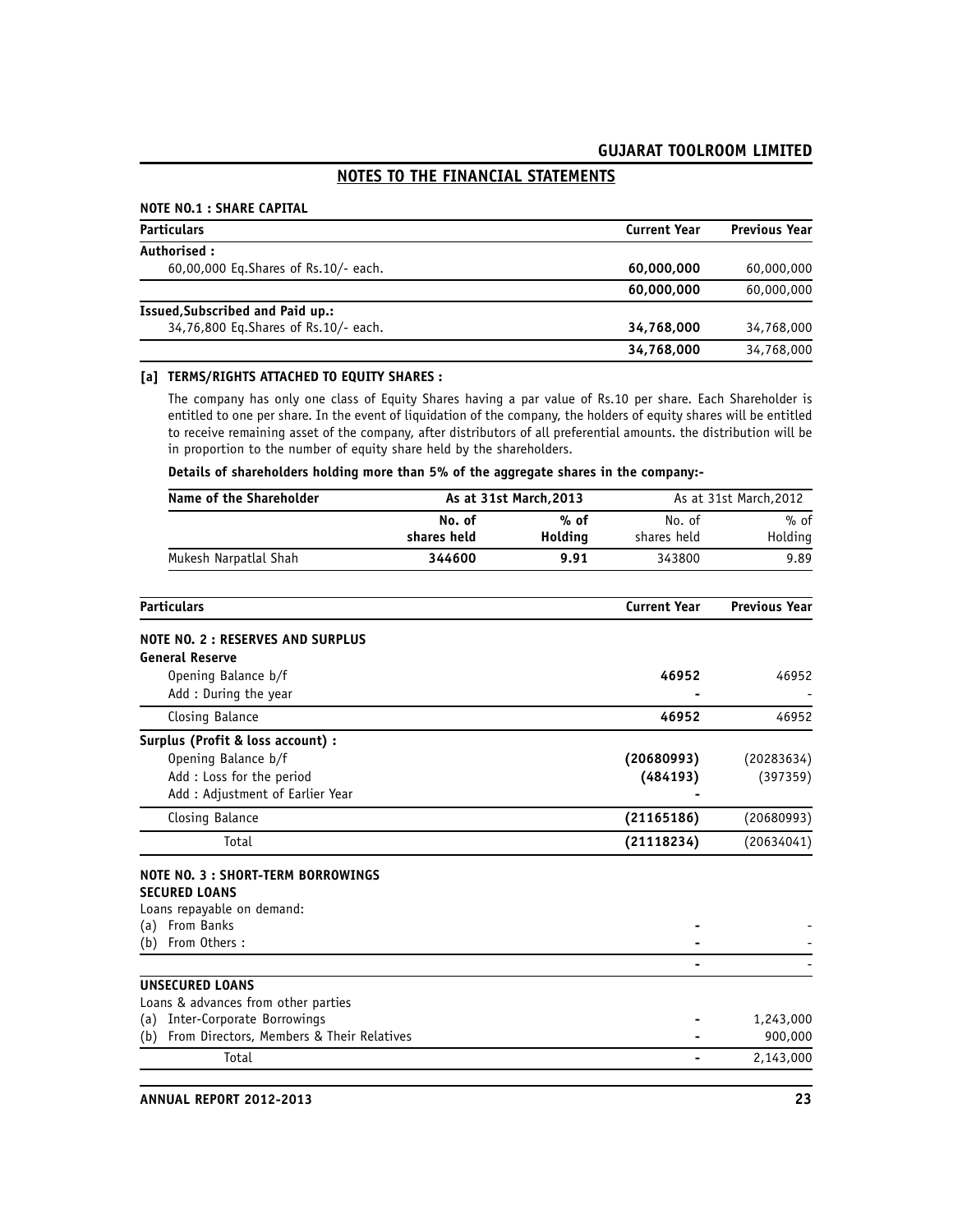| <b>Particulars</b>                                                                                                                             |            |                    |                    |                       |        |                           | <b>Current Year</b>              |        | <b>Previous Year</b> |
|------------------------------------------------------------------------------------------------------------------------------------------------|------------|--------------------|--------------------|-----------------------|--------|---------------------------|----------------------------------|--------|----------------------|
| <b>NOTE NO. 4 : TRADE PAYABLES</b>                                                                                                             |            |                    |                    |                       |        |                           |                                  |        |                      |
| Trade Paybles                                                                                                                                  |            |                    |                    |                       |        |                           | 676,060                          |        |                      |
| Total                                                                                                                                          |            |                    |                    |                       |        |                           |                                  |        | 676,060              |
| <b>NOTE NO. 5: OTHER CURRENT LIABILITIES</b>                                                                                                   |            |                    |                    |                       |        |                           |                                  |        |                      |
| Creditors for Expenses                                                                                                                         |            |                    |                    |                       |        |                           | 95,394                           |        |                      |
| Total                                                                                                                                          |            |                    |                    |                       |        |                           |                                  |        | 95,394               |
| The amount payable to Micro and Small Medium Enterprises as on the Balance                                                                     |            |                    |                    |                       |        |                           |                                  |        |                      |
| Sheet date is not determined as such parties are not identified, the information                                                               |            |                    |                    |                       |        |                           |                                  |        |                      |
| with the company is not availble. The creditors balance of those confirmation not<br>received are subject to confirmation and reconcilliation. |            |                    |                    |                       |        |                           |                                  |        |                      |
| NOTE NO. 6 : SHORT TERM PROVISIONS                                                                                                             |            |                    |                    |                       |        |                           |                                  |        |                      |
| <b>PROVISION</b>                                                                                                                               |            |                    |                    |                       |        |                           |                                  |        |                      |
| FBT Payable 2007-08                                                                                                                            |            |                    |                    |                       |        |                           | 8,214                            |        | 8,214                |
| Sales Tax 2005-06                                                                                                                              |            |                    |                    |                       |        |                           | 4,876                            |        | 4,876                |
| Uppaid Stock Exchange Fees - VSDL                                                                                                              |            |                    |                    |                       |        |                           | 73,741                           |        | 73,741               |
| Vat Payable                                                                                                                                    |            |                    |                    |                       |        |                           | 62,165                           |        | 111,835              |
| Provision for Audit Fees                                                                                                                       |            |                    |                    |                       |        |                           | 28,090                           |        | 25,000               |
| Provision for Professional Fees                                                                                                                |            |                    |                    |                       |        |                           | 15,500                           |        |                      |
| Total                                                                                                                                          |            |                    |                    |                       |        |                           | 192,586                          |        | 223,666              |
| <b>NOTE NO: 7 FIXED ASSETS</b>                                                                                                                 |            |                    |                    |                       |        |                           |                                  |        |                      |
|                                                                                                                                                |            | <b>GROSS BLOCK</b> |                    |                       |        | <b>DEPRECIATION BLOCK</b> |                                  |        | <b>NET BLOCK</b>     |
| NAME OF ASSETS                                                                                                                                 | AS ON      |                    | Addition Deduction | AS ON                 | AS ON  | During                    | AS ON                            | AS ON  | AS ON                |
|                                                                                                                                                | 01/04/2012 |                    |                    | 31/03/2013 01/04/2012 |        | the year                  | 31/03/2013 31/03/2013 31/03/2012 |        |                      |
| Tangible Assets                                                                                                                                |            |                    |                    |                       |        |                           |                                  |        |                      |
| Plant & Machinery                                                                                                                              | 948864     | 0                  | 948864             | 0                     | 585908 | 0                         | 585908                           | 362956 | 362956               |
| Total                                                                                                                                          | 948864     | 0                  | 948864             | 0                     | 585908 | $\mathbf 0$               | 585908                           | 362956 | 362956               |
| Previous                                                                                                                                       | 948864     | 0                  | 0                  | 948864                | 585908 | 0                         | 585908                           | 362956 | 362956               |
| <b>Particulars</b>                                                                                                                             |            |                    |                    |                       |        |                           | <b>Current Year</b>              |        | <b>Previous Year</b> |
| <b>NOTE NO. 8 : INVENTORIES</b>                                                                                                                |            |                    |                    |                       |        |                           |                                  |        |                      |
| (As Certified And Valued by Management)                                                                                                        |            |                    |                    |                       |        |                           |                                  |        |                      |
| Semi Finished Goods                                                                                                                            |            |                    |                    |                       |        |                           | 678,000                          |        | 940,000              |
| Stores & Spares                                                                                                                                |            |                    |                    |                       |        |                           | 1,802,972                        |        | 1,802,972            |
| Total                                                                                                                                          |            |                    |                    |                       |        |                           | 2,480,972                        |        | 2,742,972            |
| The quantities of inventory, sales, purchases are taken on the basis of detailed                                                               |            |                    |                    |                       |        |                           |                                  |        |                      |
| work out from the bills and the stock records maintained by the company and                                                                    |            |                    |                    |                       |        |                           |                                  |        |                      |
| physically verfied as on the date of Balance Sheet by the management<br><b>NOTE NO. 9 : TRADE RECEIVABLES</b>                                  |            |                    |                    |                       |        |                           |                                  |        |                      |
| Outstanding for more than six months                                                                                                           |            |                    |                    |                       |        |                           |                                  |        |                      |
| Secured, Considered Good:<br>a)                                                                                                                |            |                    |                    |                       |        |                           |                                  |        |                      |
| Unsecured, Considered Good:<br>b)                                                                                                              |            |                    |                    |                       |        |                           | 2,202,323                        |        | 2,202,323            |
| Doubtful<br>C)                                                                                                                                 |            |                    |                    |                       |        |                           |                                  |        |                      |
| <b>Others</b>                                                                                                                                  |            |                    |                    |                       |        |                           |                                  |        |                      |
| Secured, Considered Good:<br>a)                                                                                                                |            |                    |                    |                       |        |                           |                                  |        |                      |
| Unsecured, Considered Good:<br>b)                                                                                                              |            |                    |                    |                       |        |                           |                                  |        |                      |
| Doubtful<br>C)                                                                                                                                 |            |                    |                    |                       |        |                           |                                  |        |                      |
| Total                                                                                                                                          |            |                    |                    |                       |        |                           | 2,202,323                        |        | 2,202,323            |
| The Debtors balance of those confirmation not received are subject to confirmation and reconcilliation.                                        |            |                    |                    |                       |        |                           |                                  |        |                      |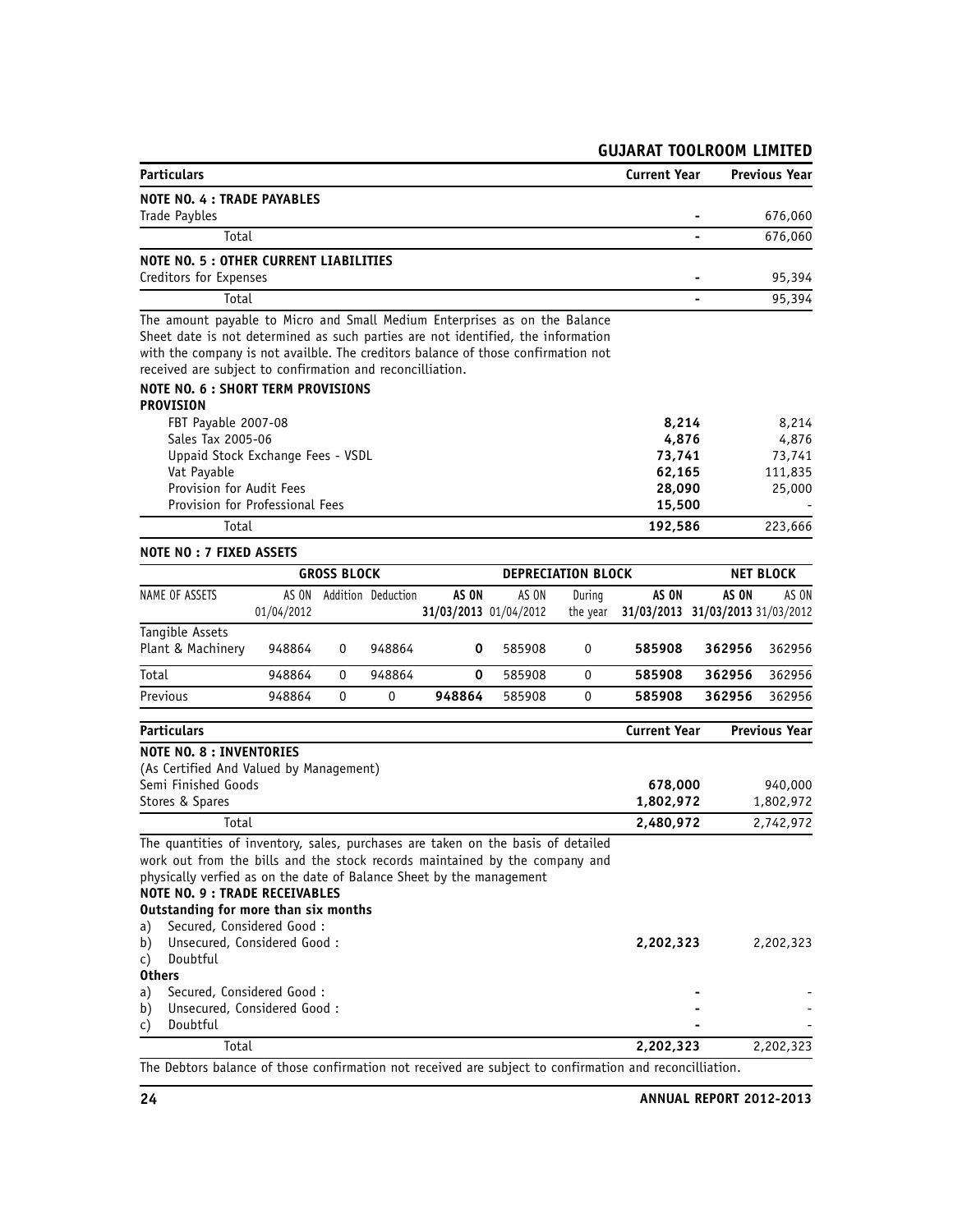| <b>GUJARAT TOOLROOM LIMITED</b>                  |                       |                       |  |
|--------------------------------------------------|-----------------------|-----------------------|--|
| <b>Particulars</b>                               | <b>Current Year</b>   | <b>Previous Year</b>  |  |
| NOTE NO. 10 : CASH & CASH EQUIVALENTS            |                       |                       |  |
| <b>Cash &amp; Bank Balances</b>                  | 366,449               | 11,809                |  |
| Cash on hand                                     |                       |                       |  |
| Balances with bank:                              |                       |                       |  |
| (a) Earmarked                                    |                       |                       |  |
| (b) Unearmarked                                  | 12,271                | 35,418                |  |
| Total                                            | 378,720               | 47,227                |  |
| NOTE NO. 11: SHORT-TERM LOANS & ADVANCES         |                       |                       |  |
| Loans & advances to related parties              |                       |                       |  |
| (a) Secured, considered good                     |                       |                       |  |
| (b) Unsecured considered good<br><b>Others</b>   |                       |                       |  |
| (a) Secured, considered good                     | 8,378,000             | 11,839,381            |  |
| (b) Unsecured considered good                    |                       |                       |  |
| Total                                            | 8,378,000             | 11,839,381            |  |
| <b>NOTE NO. 12: OTHER CURRENT ASSETS</b>         |                       |                       |  |
| <b>DEPOSITS</b>                                  |                       |                       |  |
| Prepaid - Post Office Deposit                    |                       | 77,220                |  |
| Income Tax Receivables                           | 39,381                |                       |  |
| Total                                            | 39,381                | 77,220                |  |
| Note: 13 Other Incomes                           |                       |                       |  |
| Duties & Taxes<br>1                              | 47,754                |                       |  |
| Total                                            | 47,754                |                       |  |
| Note: 14 Change in Inventories                   |                       |                       |  |
| Stock At Commencement<br>1                       | 2,742,972             | 3,450,972             |  |
| Stock At End<br>2                                | 2,480,972             | 2,742,972             |  |
| Total                                            | 262,000               | 708,000               |  |
| Note: 15 Employee Benefit Expense                |                       |                       |  |
| Salaries & Bonus Expenses<br>1                   | 156,000               | 89,500                |  |
| Total                                            | 156,000               | 89,500                |  |
| Note: 16 Depreciation & Amortised Cost           |                       |                       |  |
| Depreciation<br>1                                |                       |                       |  |
| <b>Total</b>                                     |                       |                       |  |
| Note: 17 Other Expenses                          |                       |                       |  |
| <b>Accounting Charges</b><br>1                   | 20,000                |                       |  |
| Advertisement Expenses<br>2                      | 13,340.00             | 18,456.00             |  |
| Auditors' Remuneration<br>3<br>4<br>Bank charges | 28,090.00<br>2,842.00 | 25,000.00<br>1,114.00 |  |
| 5<br><b>CDSL</b>                                 | 13,689.00             | 7,853.00              |  |
| Consultancy Charges<br>6                         | 15,500.00             | 17,500.00             |  |
| Interest on VAT<br>7                             | 8,862                 |                       |  |
| Legal & Filing Fees<br>8                         | 2,500.00              | 9,500.00              |  |
| 9<br>Membership Fees                             | 35,229.00             |                       |  |
| Office Expenses<br>10                            | 32,965.70             | 58,190.00             |  |
| Postage Expenses<br>11                           | 11,500.00             | 70,680.00             |  |
| Printing & Stationery<br>12                      | 7,875.00              | 49,125.00             |  |
| 13<br><b>RTA Fees</b>                            | 20,000.00             | 60,781.00             |  |
| Telephone & Telex Expenses<br>14                 |                       | 17,060                |  |
| Web Site Maintainance<br>15                      | 3,800                 | 8,000.00              |  |
| <b>Total</b>                                     | 216,193               | 343,259               |  |

**ANNUAL REPORT 2012-2013 25**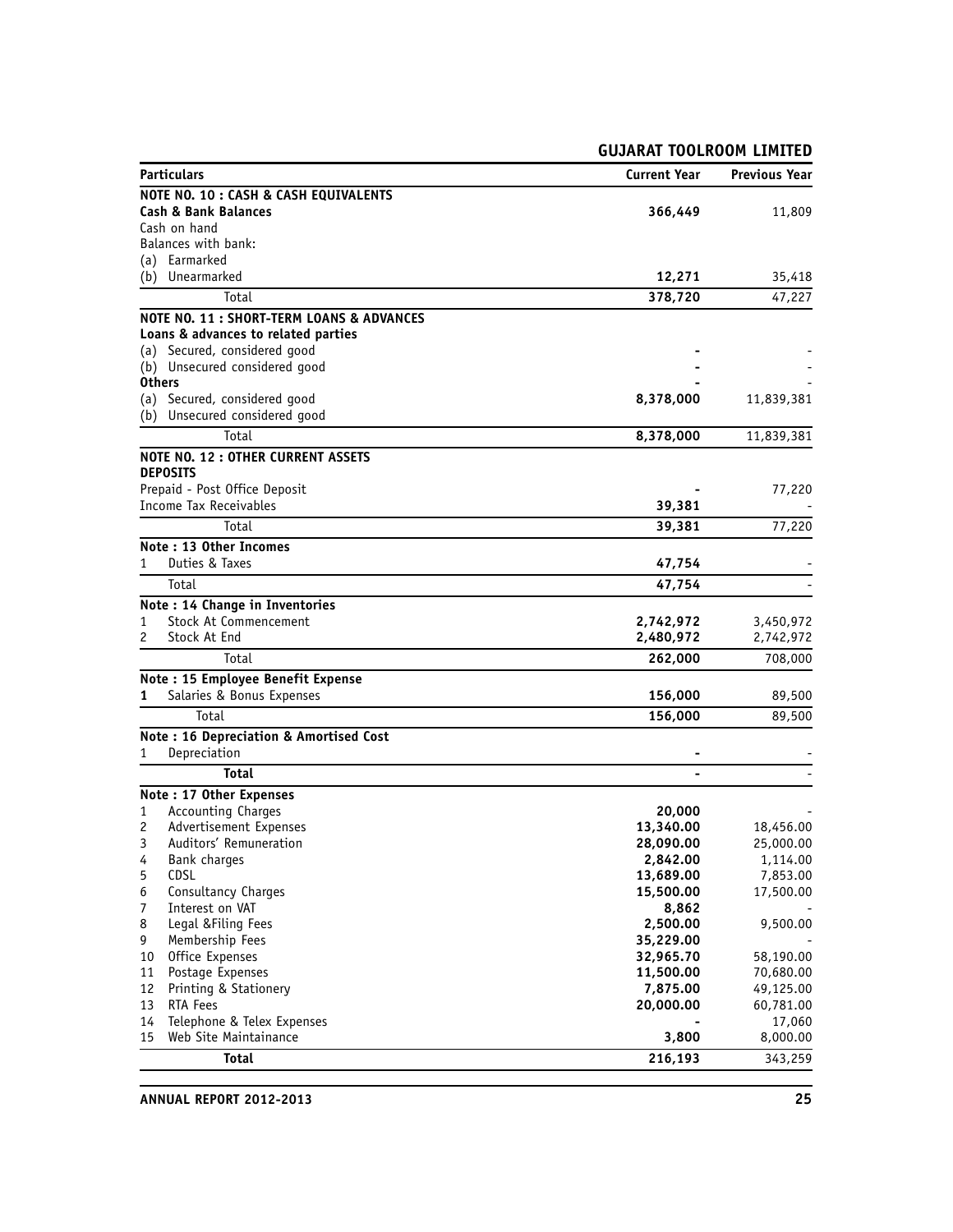### **NOTES ON ACCOUNT "18"**

### **CORPORATE INFORMATION :**

Gujarat Tool Room Limited ('GTL' or 'the Company'), was originally incorporated as Private Limited Company on 25/03/ 1983 with the Registrar of Companies, Gujarat and consequently converted in to Limited company with effect from 11/09/1991. The Company is a listed Company and its equity shares are presently listed at Bombay Stock Exchange Ltd. and Ahmedabad Stock Exchange Ltd.

#### **BASIS OF PREPARATION**

The financial statements have been prepared in accordance with generally accepted accounting principles in India (Indian GAAP). The Company has prepared these financial statements to comply in all material respects with the Accounting Standards, notified by the Companies Accounting Standards Rules, 2006 (as amended) and the relevant provisions of the Companies Act, 1956. The financial statements have been prepared on an accrual basis and under the historical cost convention except in case of assets for which provision for impairment is made and revaluation is carried out.

The accounting policies have been consistently applied by the Company and are consistent with those used in the previous year.

#### **SUMMARY OF SIGNIFICANT ACCOUNTING POLICIES**

The Significant accounting policies to the extent applicable to the company are as under:

(i) Use of estimates :

The preparation of financial statements in conformity with Indian GAAP requires management to make judgments, estimates and assumptions that affect the reported amounts of revenues, expenses, assets and liabilities and the disclosure of contingent liabilities, at the end of the reporting period. Although these estimates are based upon management's best knowledge of current events and actions, actual results could differ from these estimates. Difference between the actual result and estimates are recognized in the period in which the results are known / materialized.

(ii) Revenue Recognition:

Revenue is recognized to the extent that it is probable that the economic benefits will flow to the Company and the revenue can be reliably measured. The following specific recognition criteria must also be met before revenue is recognized.

(a) Sale of products:

Revenue from sale of products is recognized when the significant risks and rewards of ownership of the goods have passed to the buyer. The Company collects sales taxes and value added taxes (VAT) on behalf of the government and, therefore, these are not economic benefits flowing to the Company. Hence, they are excluded from revenue. Excise duty deducted from revenue (gross) is the amount that is included in the revenue (gross) and not the entire amount of liability arising during the year.

(iii) Fixed Asset:

Tangible Fixed Assets :

Fixed assets are stated at cost less accumulated depreciation, However depreciation for year has not been provided.

(iv) Depreciation and amortization :

Depreciation has been provided on straight line method on tangible assets put to us accordance with the provision of section 205(2) (b) of Companies Act, 1956 at the rates prescribed in Schedule XIV of the companies Act, 1956 on prorate basis with reference to the month of acquisition/ installation. However depreciation for year has not been provided.

(v) Investments:

There are no Investments during the year hence specific accounting policy adopted by the company has been not determined.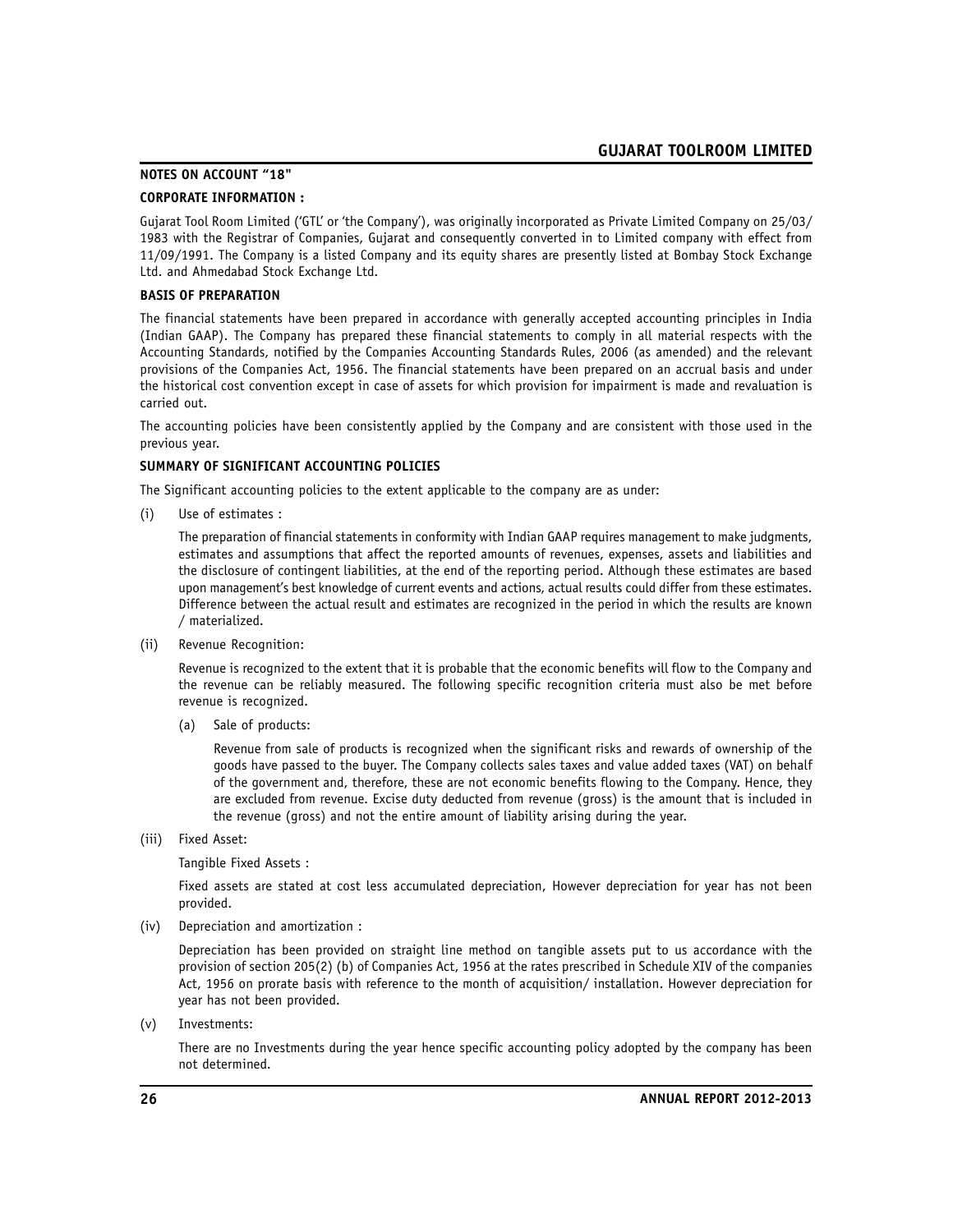(vi) Inventories :

Traded goods Lower of cost and net realizable value. Cost includes the purchase price and other associated costs directly incurred in bringing the inventory to its present location.

Net realizable value is the estimated selling price in the ordinary course of business, less estimated costs of completion and estimated costs necessary to make the sale.

(vii) Provisions and Contingent liabilities:

A provision is recognised when the Company has a present obligation as a result of past event; it is probable that an outflow of resources embodying economic benefits will be required to settle the obligation and a reliable estimate can be made of the amount of the obligation.

Contingent liability :

A contingent liability is a possible obligation that arises from past events whose existence will be confirmed by the occurrence or nonoccurrence of one or more uncertain future events beyond the control of the Company or a present obligation that is not recognized because it is not probable that an outflow of resources will be required to settle the obligation. A contingent liability also arises in extremely rare cases where there is a liability that cannot be recognized because it cannot be measured reliably. The Company does not recognize a contingent liability but discloses its existence in the financial statements.

Provisions and contingent liability are reviewed at each balance sheet date and adjusted to reflect the current best estimates.

(ix) Retirement Benefits:

No provision for retirement's benefits viz. Gratuity, leave encashment, retrenchment etc for the employee has been made as the same are presently not applicable to the company.

(x) Research & Development:

The capital expenditure incurred towards capital items of research and developments are debited to separate head under Research and development account.

(xi) Foreign currency transactions:

There are no foreign currency Transactions during the year.

(xii) Income Tax :

Tax expense comprises current and deferred tax. Current income tax is measured at the amount expected to be paid to the tax authorities in accordance with the Income Tax Act 1961 enacted in India. The tax rates and tax laws used to compute the amount are those that are enacted or substantively enacted, at the reporting date.

Deferred income taxes reflect the impact of timing differences between taxable income and accounting income originating during the current year and reversal of timing differences for the earlier years.

Deferred tax is measured using the tax rates and the tax laws enacted or substantively enacted at the reporting date. Deferred tax liability is recognised for all taxable timing differences. Deferred tax assets are recognised only to the extent that there is reasonable certainty that sufficient future taxable income will be available against which such deferred tax assets can be realised. In situations where the Company has unabsorbed depreciation or carry forward tax losses, all deferred tax assets are recognised only if there is virtual certainty supported by convincing evidence that they can be realised against future taxable profits. At each reporting date, the Company re-assesses unrecognised deferred taxes.

Minimum Alternate Tax (MAT) paid in a year is charged to the statement of profit and loss as current tax. The Company recognizes MAT credit available as an asset only to the extent that there is convincing evidence that the Company will pay normal income tax during the specified period, i.e., the period for which MAT credit is allowed to be carried forward. In the year in which the Company recognizes MAT credit as an asset in accordance with the Guidance Note on "Accounting for Credit Available in respect of Minimum Alternative Tax under the Income-tax Act, 1961", the said asset is created by way of credit to the statement of profit and loss and shown as "MAT Credit Entitlement.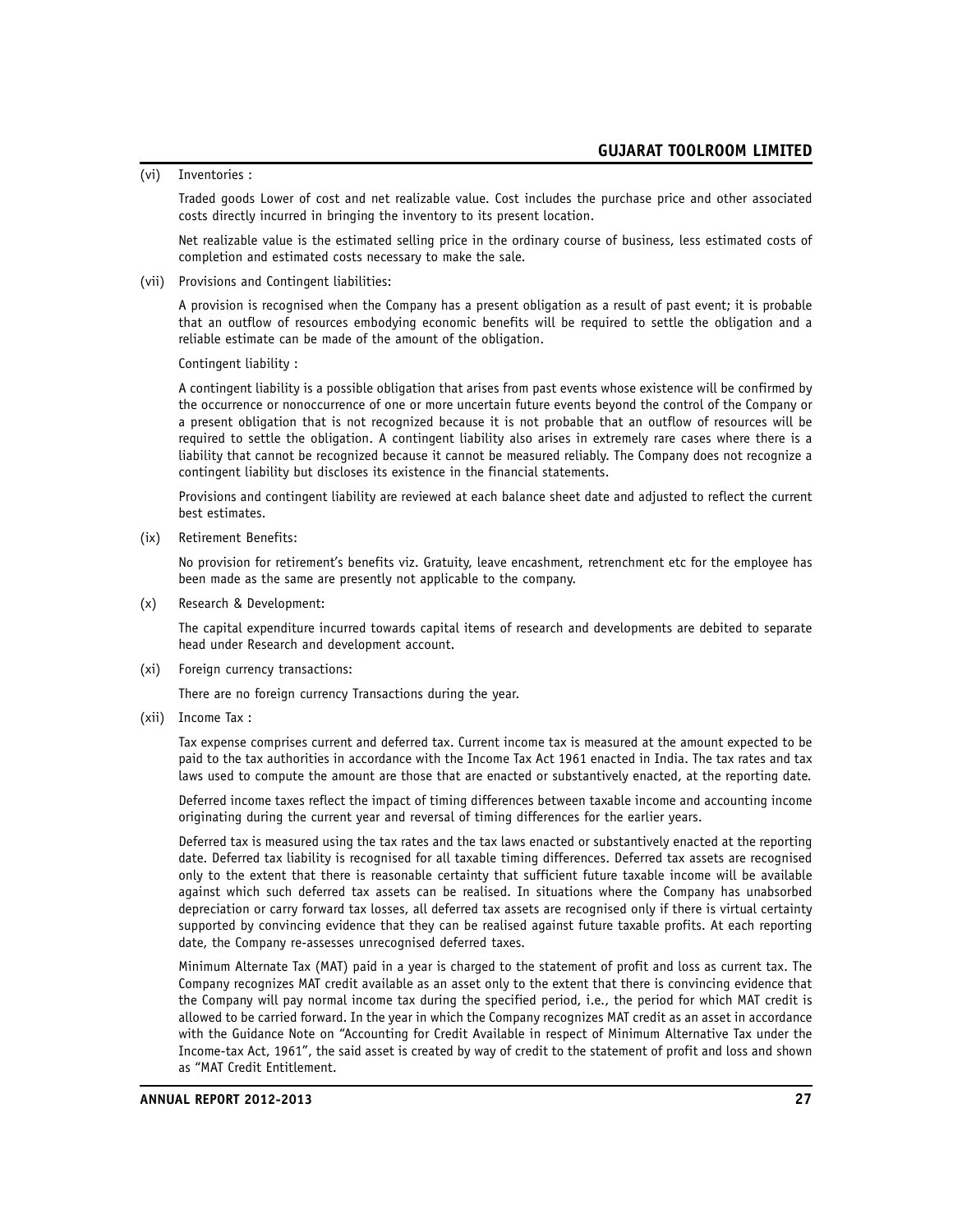(xiii) Cash & Cash Equivalents:

Cash and cash equivalents for the propose of cash flow statement comprise of cash in hand, cash at bank, fixed deposit, margin money deposit and short term tem deposit in bank with in original maturity of 12 months or less.

(xiv) Earnings Per Share (EPS) :

Basic earnings per share are calculated by dividing the net profit or loss for the year attributable to equity shareholders by the weighted average number of equity shares outstanding during the year. For the purpose of calculating diluted earnings per share, the net profit or loss for the year attributable to equity shareholders and the weighted average number of shares outstanding during the year are adjusted for the effects of all dilutive potential equity shares.

#### **02. NOTES ON ACCOUNT**

- 01. In the opinion of the Board of Directors, Current Assets, Loans & Advances are realizable in the ordinary course of business, at the value at which they are stated.
- 02. Balance of Sundry creditors, and, loans and advances are subject to confirmation.
- 03. The audit has been carried out on the basis of the fresh computerized output reconciled.
- 04. In absence of the identification by the company of Micro, Small and Medium Enterprise (MSME) parties from whom the company has procured the goods. We are unable to categorize the over dues above 45 days to and interest payments outstanding to MSME as on the date of balance sheet.
- 09. We have verified the vouchers and documentary evidences wherever made available. Where no documentary evidences were available, we relied on the authentication given by the management.
- 10. The additional information pursuant schedule VI of the companies Act,

| Auditors Remuneration | Current Yr. | Previous Yr. |
|-----------------------|-------------|--------------|
| Statutory/Tax Audit   | 25000       | 25000        |

#### **03. DISCLOSURES:**

- 01. Accounting for taxes of Income:
	- (a) The Provision for current taxes has been made in the account on the income computed as per the provisions of Income Tax Act, 1961.
- 02. Related Party Disclosures :

During the year the company has not entered into transaction with the related parties.

03. Segmentation Reporting:

During the year company is dealing in single segments that is Mould hence disclosure of segment information in pursuance to accounting Standard No.17 issued by ICAI is as not applicable

| M/s. SHYAM SUNDER & ASSOCIATES        | For and behalf of Board of Directors  |                          |
|---------------------------------------|---------------------------------------|--------------------------|
| Chartered Accountants                 |                                       |                          |
| Firm Reg. No. 130197W                 | Suryakant H. Parikh                   | <b>Managing Director</b> |
| [SHYAM SUNDER NANWAL]                 |                                       |                          |
| Proprietor                            |                                       |                          |
| M.No.128896                           | <b>Bhavin Survakant Parikh</b>        | Director                 |
| Place: Ahmedabad<br>Dated: 30/05/2013 | Place: Ahmedabad<br>Dated: 30/05/2013 |                          |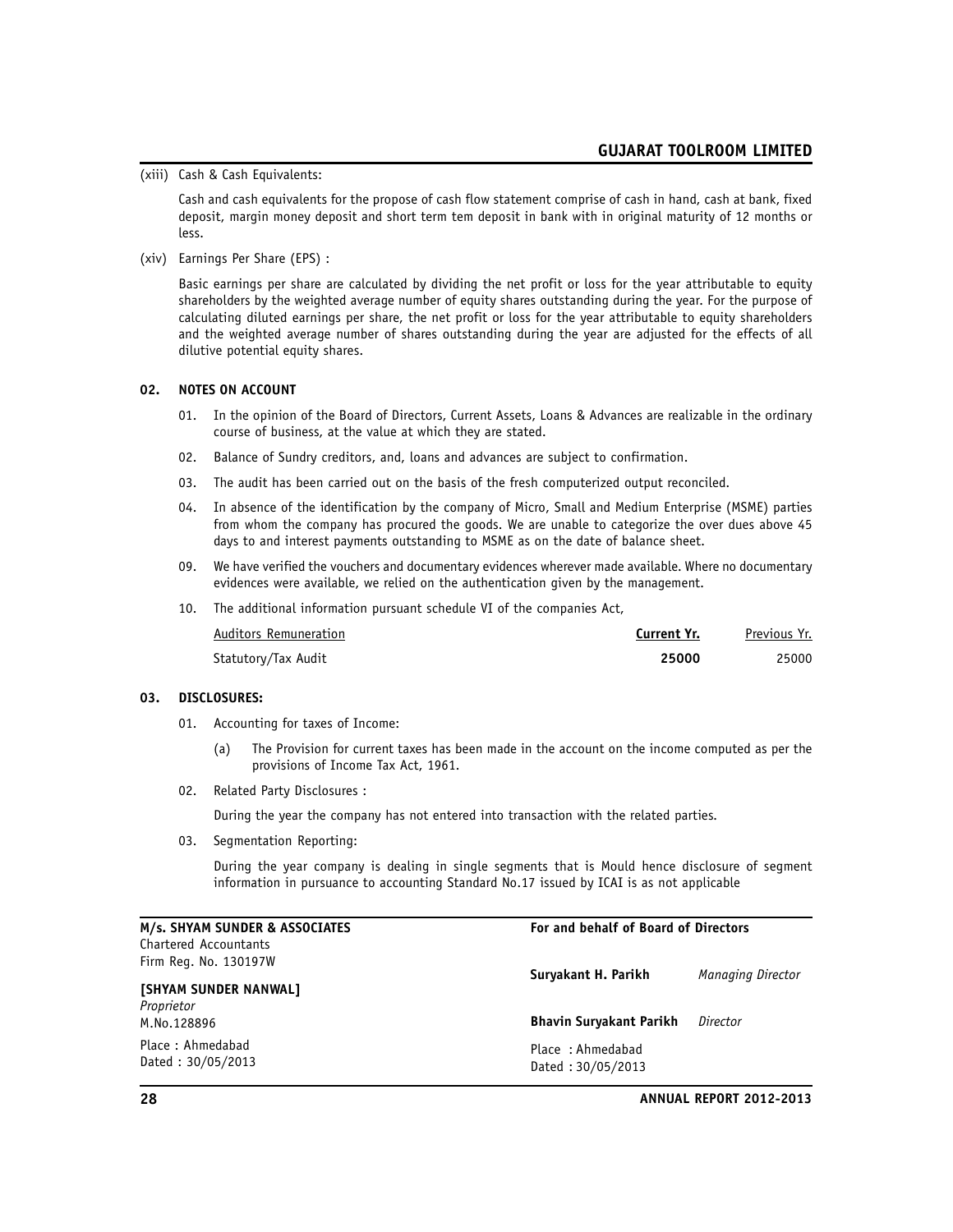**Regd. Office :** 402, Sheel Complex, Nr. Mithakhali Under Bridge, Navrangpura, Ahmedabad – 380 009.

|                                                                                                                                                                                                                                                  | <b>PROXY FORM</b>                                                                                                                                                                                                                    |                                                                                    |
|--------------------------------------------------------------------------------------------------------------------------------------------------------------------------------------------------------------------------------------------------|--------------------------------------------------------------------------------------------------------------------------------------------------------------------------------------------------------------------------------------|------------------------------------------------------------------------------------|
| <u>and the contract of the contract of the contract of the contract of the contract of the contract of the contract of the contract of the contract of the contract of the contract of the contract of the contract of the contr</u><br>$DP$ Id* |                                                                                                                                                                                                                                      |                                                                                    |
|                                                                                                                                                                                                                                                  |                                                                                                                                                                                                                                      |                                                                                    |
|                                                                                                                                                                                                                                                  | I/We <u>the contract of the contract of the contract of the contract of the contract of the contract of the contract of the contract of the contract of the contract of the contract of the contract of the contract of the cont</u> |                                                                                    |
|                                                                                                                                                                                                                                                  |                                                                                                                                                                                                                                      |                                                                                    |
|                                                                                                                                                                                                                                                  | being a member/members of the above named Company, hereby appoint by the above named Company, hereby appoint                                                                                                                         |                                                                                    |
|                                                                                                                                                                                                                                                  |                                                                                                                                                                                                                                      |                                                                                    |
|                                                                                                                                                                                                                                                  |                                                                                                                                                                                                                                      |                                                                                    |
|                                                                                                                                                                                                                                                  |                                                                                                                                                                                                                                      |                                                                                    |
| Ahmedabad - 380 009                                                                                                                                                                                                                              | as my/our Proxy to vote for me/our behalf at the Annual General Meeting of the Company to be held on<br>Monday, 30 <sup>th</sup> September, 2013 at 03.30 P.M. at 402, Sheel Complex, Nr. Mithakhali Under Bridge, Navrangpura,      |                                                                                    |
|                                                                                                                                                                                                                                                  |                                                                                                                                                                                                                                      |                                                                                    |
| * Applicable for members holding shares in dematerialised form.<br>1.<br>before the scheduled time of meeting.                                                                                                                                   | The Proxy Form signed across revenue stamp should reach the Company's Registered Office at least 48 hours                                                                                                                            | Affix<br>Signature<br>Revenue<br>Stamp                                             |
|                                                                                                                                                                                                                                                  | <b>GUJARAT TOOLROOM LIMITED</b><br>Regd. Office : 402, Sheel Complex, Nr. Mithakhali Under Bridge, Navrangpura, Ahmedabad - 380 009.<br><b>ATTENDANCE SLIP</b>                                                                       |                                                                                    |
|                                                                                                                                                                                                                                                  |                                                                                                                                                                                                                                      |                                                                                    |
|                                                                                                                                                                                                                                                  |                                                                                                                                                                                                                                      |                                                                                    |
|                                                                                                                                                                                                                                                  | I hereby record my presence at the Annual General Meeting being held on Monday, 30 <sup>th</sup> September, 2013 at 03.30<br>P.M. at 402, Sheel Complex, Nr. Mithakhali Under Bridge, Navrangpura, Ahmedabad - 380 009.              |                                                                                    |
| Regd. Folio No.                                                                                                                                                                                                                                  |                                                                                                                                                                                                                                      |                                                                                    |
| DP Id*                                                                                                                                                                                                                                           |                                                                                                                                                                                                                                      |                                                                                    |
| Client Id*                                                                                                                                                                                                                                       |                                                                                                                                                                                                                                      | Member's/Proxy's Signature<br>(To be signed at the time of handling over the slip) |
| No. of Share held                                                                                                                                                                                                                                |                                                                                                                                                                                                                                      |                                                                                    |
| * Applicable for members holding shares in dematerialised form.                                                                                                                                                                                  |                                                                                                                                                                                                                                      |                                                                                    |

Note : Persons attending the Annual General Meeting are requested to bring their copies of Annual Report.